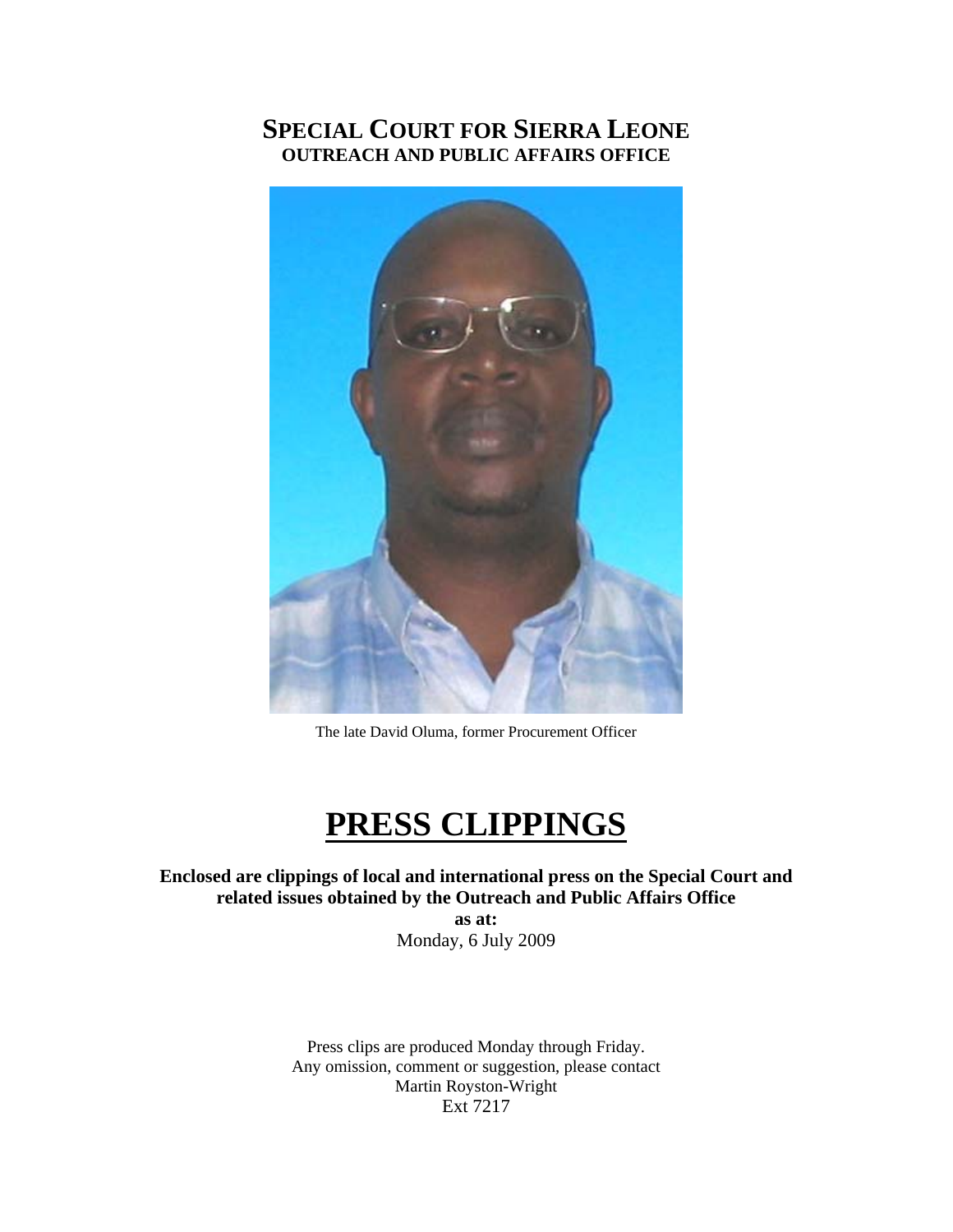| <b>Local News</b>                                                                           |             |
|---------------------------------------------------------------------------------------------|-------------|
| Eldred Collins Short Route to APC / Independent Observer                                    | Page 3      |
| <b>International News</b>                                                                   |             |
| Prosecutors Label Taylor Witness List Excessive / Associated Press                          | Page 4      |
| Charles Taylor Defence Trial Set to start July 13 / Reuters                                 | Page 5      |
| Justice Ssebutinde Gets Edinburgh PhD / New Vision                                          | Page 6      |
| Joint Declaration of the Registrars / ICC                                                   | Page 7      |
| Liberia Truth Commission Urges War Crimes Prosecutions in Special Court / Jurist            | Page 8      |
| Liberia: TRC Throws Bomb - Former Rebel Leaders, Others for Prosecution / The Informer      | Page 9      |
| UNMIL Public Information Office Media Summary / UNMIL                                       | Pages 10-12 |
| AU Ignores Bashir ICC Arrest Warrants, Human Rights Groups Outraged / Voice of America      | Pages 13-14 |
| War Crime Suspects May See UK Immunity Loophole Closed / The Guardian                       | Page 15     |
| Amnesty:" Israelis and Palestinians Committed War Crimes" / Amnesty International           | Pages 16-17 |
| Demjanjuk Pronounced Fit to Stand Ttrial in Germany / Radio Netherlands                     | Pages 18-19 |
| Rwanda Tribunal Finds Former Investigator Guilty of Leaking Information / Radio Netherlands | Page 20     |
| The Hidden Story Behind Rwanda's Tragedy / Black Star News                                  | Pages 21-26 |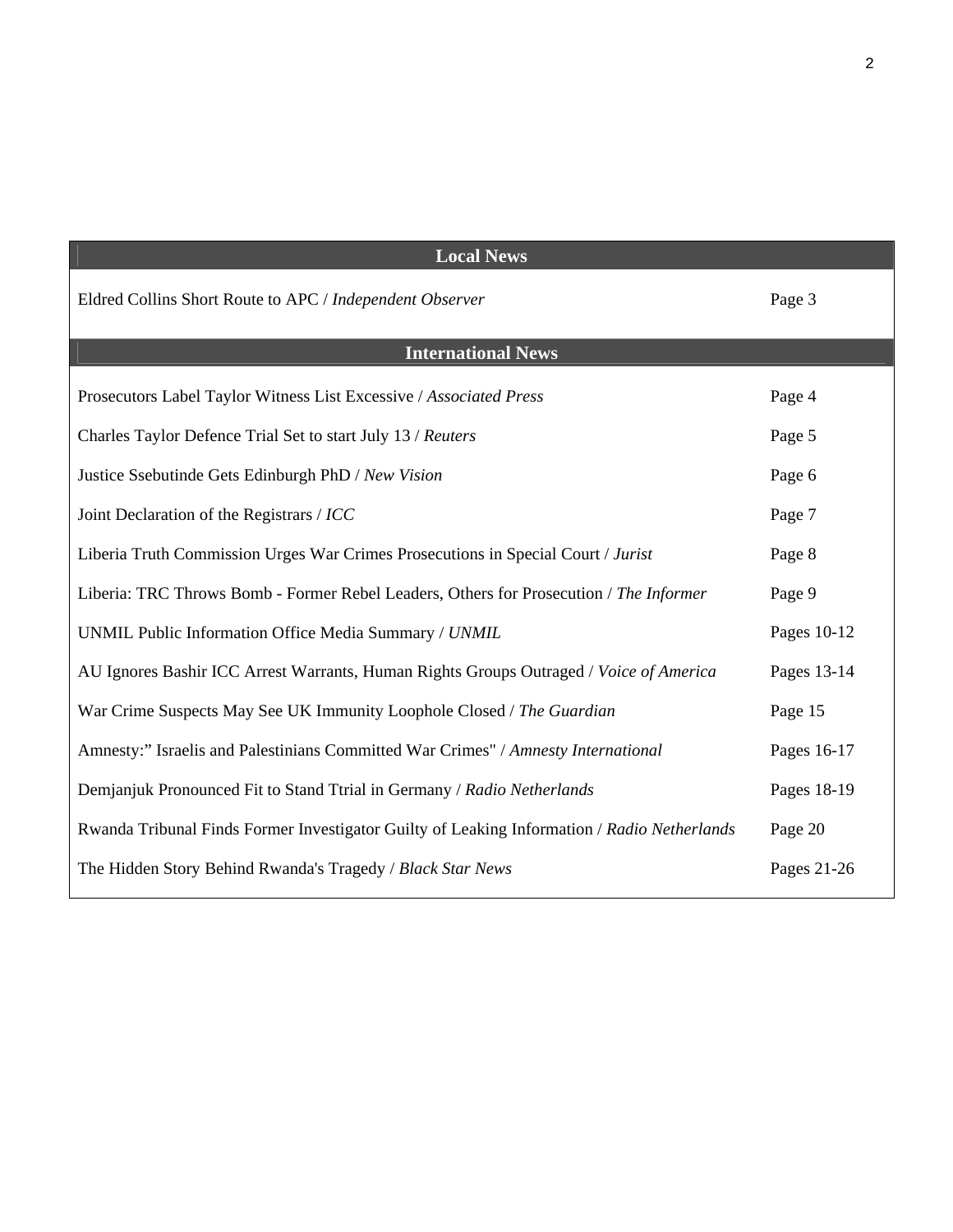# Independent Observer

Monday, 6 July 2009

# **Eldred Collins' short route to APC**

Eldred Collins was one time RUFP spokesman and the fact that he was not part of the military wing, save him from being indicted by the Special Court.

In 1997, the 'sobel government' comprising soldiers and rebel which overthrew the SLPP and Tejan Kabbah, Collins was appointed Minister of Energy and Power. We nor know whether na bin unity gofment or coalition gofment or power sharing gofment.

But he later boasted that during his tenure "light bin dae fiti fatta".

Their rebel outfit was later transformed into a political party called RUFP.

Den contest de 2002 election wae even den yone rebel fambul den sef nor vote for dem en de party sef fordom later.

2007 Collins was with the SLPP praying that the party win re-election so hope will be restore to his hopelessness. SLPP loss de election en hardup turn Collins paddy.

De man tayah for de pass en ask for transport everyday for go Allen Tong so for gee himsef moral e say e dae revive RUFP. Collins dae look for short cut for go APC since all man know say e bin dae SLPP.

Just recently, he said he was not a member of the SLPP but just an observer.

Ow e yone observer go vote for Solomon Berewa as Presidential candidate en for de SLPP candidate wusai e vote for Parliament?

Ow observer again go vote for SLPP pan de local council election?

Who dat bin appoint am as observer en which observer mission e bin dae represent?

Ow e yone observer even after election bin dae still go na SLPP party office? For observe ow de office dae run

Na bin just SLPP observer or national election observer?

If na bin national observer, why e nor bin dae go na APC office or PMDC office? According to him, RUFP has no source of funding and it is the people of Sierra Leone who are going to provide the funds. People's Power Indeed. Dis nor to ... revolution tem oh

Make Colins waka na tret now en tell anybody but RUF party if nor to curse den go troway pan am.

E nor go tae again we go yeri say RUFP don ready for support APC for 2012 election even wae e dae far fors.. En na dis Collins dae look for make e go chap money. From Ernest Koroma of course/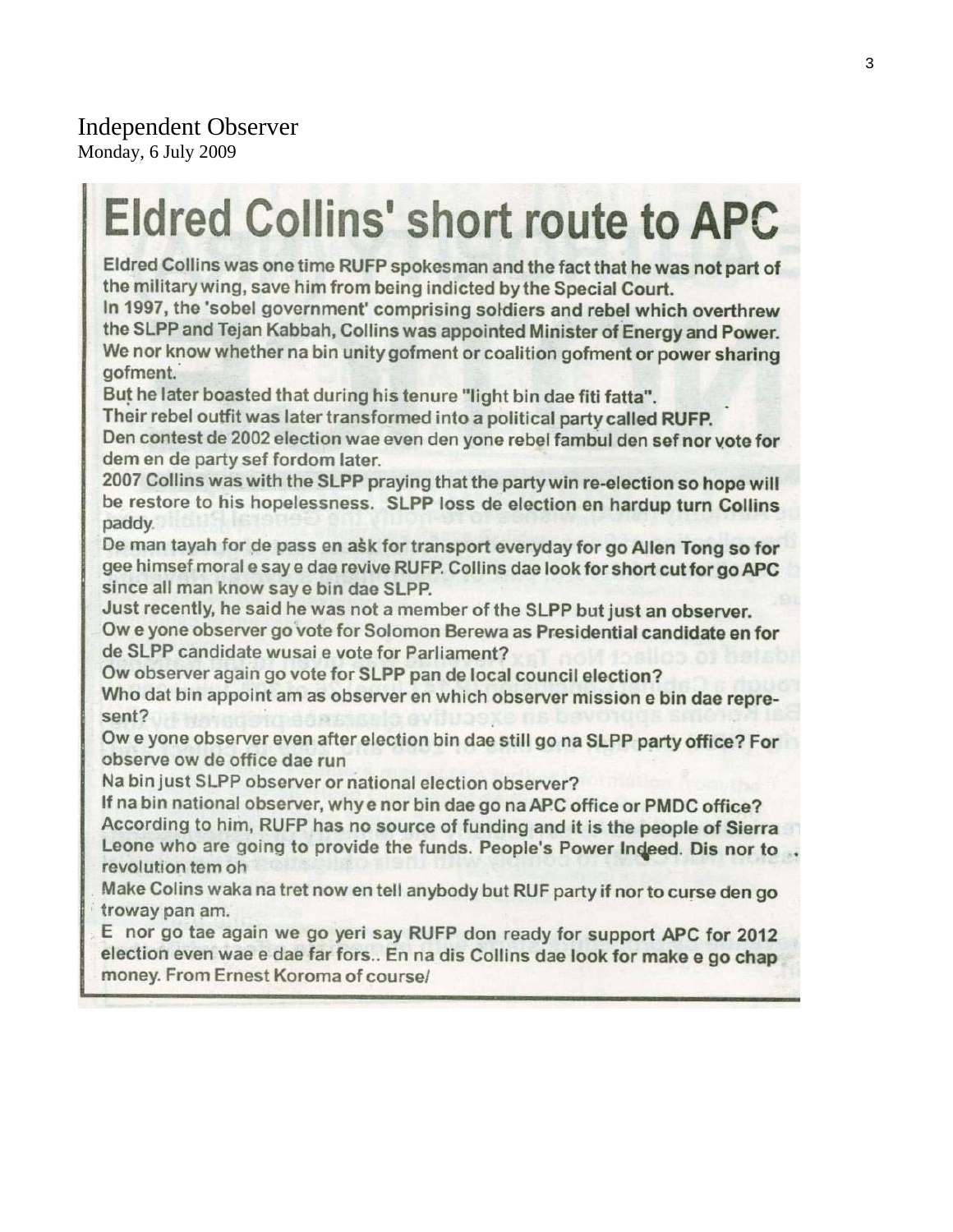# Associated Press

Monday, 6 July 2009

#### **Prosecutors label Taylor witness list excessive**

THE HAGUE, Netherlands (AP) — Prosecutors at a U.N.-backed court for Sierra Leone say the trial of former Liberian President Charles Taylor could take up to four more years if his lawyers call all their witnesses.

Taylor is due to begin his defense case next week answering 11 charges of war crimes and crimes against humanity in Sierra Leone.

Prosecution trial lawyer Brenda Hollis said at a hearing Monday that Taylor's lawyers have lined up an "excessive" list of 256 potential witnesses to testify.

The defense lawyers are not expected to call all the witnesses to testify.

His lead attorney Courtenay Griffiths said prosecutors listed some 200 witnesses and called 91.

Griffiths told judges he has "no intention of being here another four years."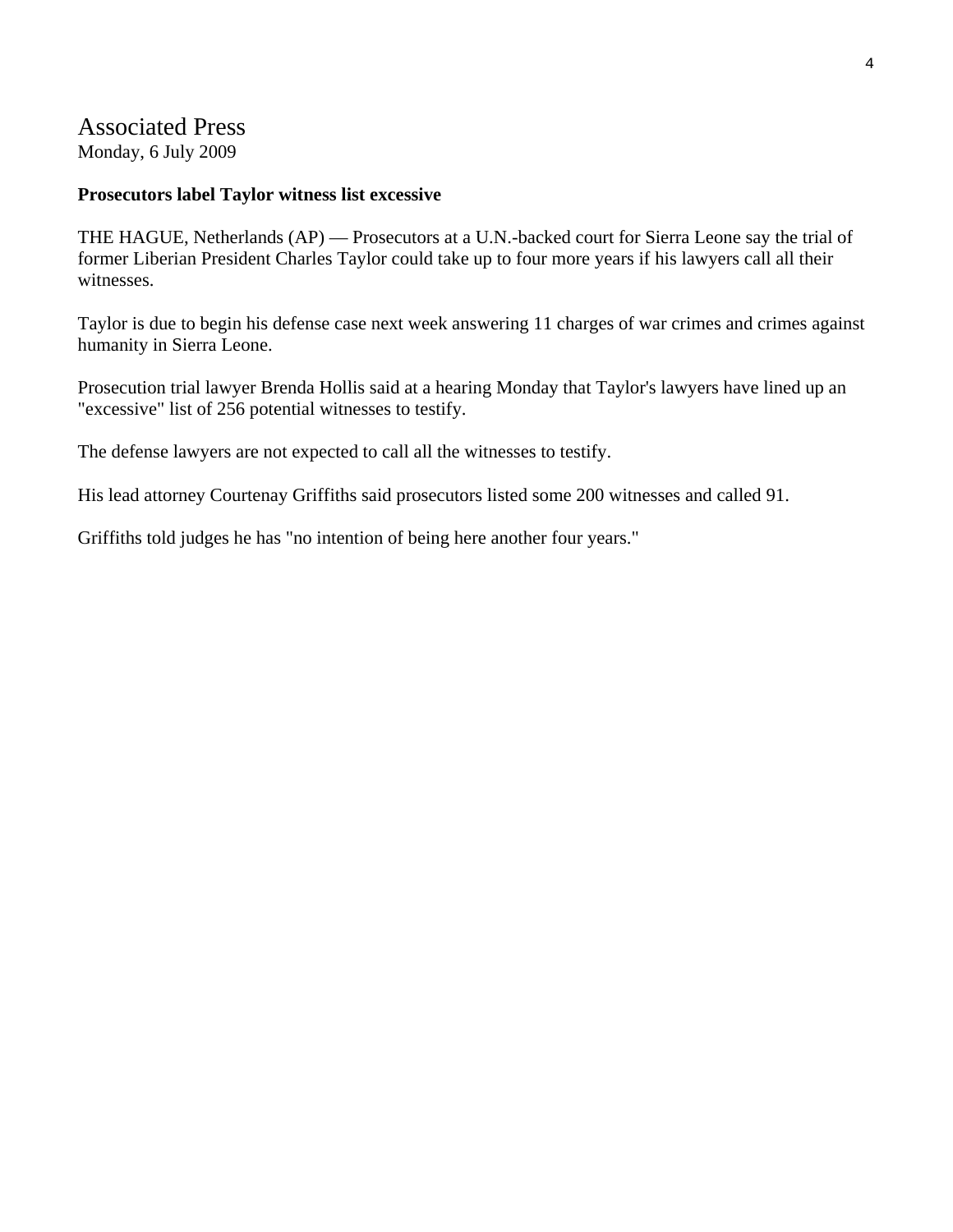Reuters Monday, 6 July 2009

#### **Charles Taylor defence trial set to start July 13**



AMSTERDAM (Reuters) - The defence phase of the trial of former Liberian President Charles Taylor on war crimes charges will start on July 13, judges at the Special Court for Sierra Leone ruled Monday.

Following the opening statement Taylor will take the stand as the first defence witness, which is expected to be either that afternoon or the following morning.

Taylor, 61, has pleaded not guilty to 11 counts involving murder, rape, conscripting child soldiers and sexual slavery during the intertwined wars in Liberia and Sierra Leone, in which more than 250,000 people were killed.

Defence lawyers have said Taylor should be acquitted because there was no evidence he planned or instigated atrocities in Sierra Leone, but judges rejected that last month.

Prosecutors say he directed the Revolutionary United Front (RUF) rebels in a campaign of terror against civilians.

The prosecution closed its case in February.

Taylor has been on trial in The Hague since June 2007 at facilities provided by the International Criminal Court (ICC).

Prosecutors say he sought to control Sierra Leone's diamond mines and destabilise its government to boost his regional influence.

(Reporting by Svebor Kranjc, writing by Harro ten Wolde; Editing by Jon Boyle)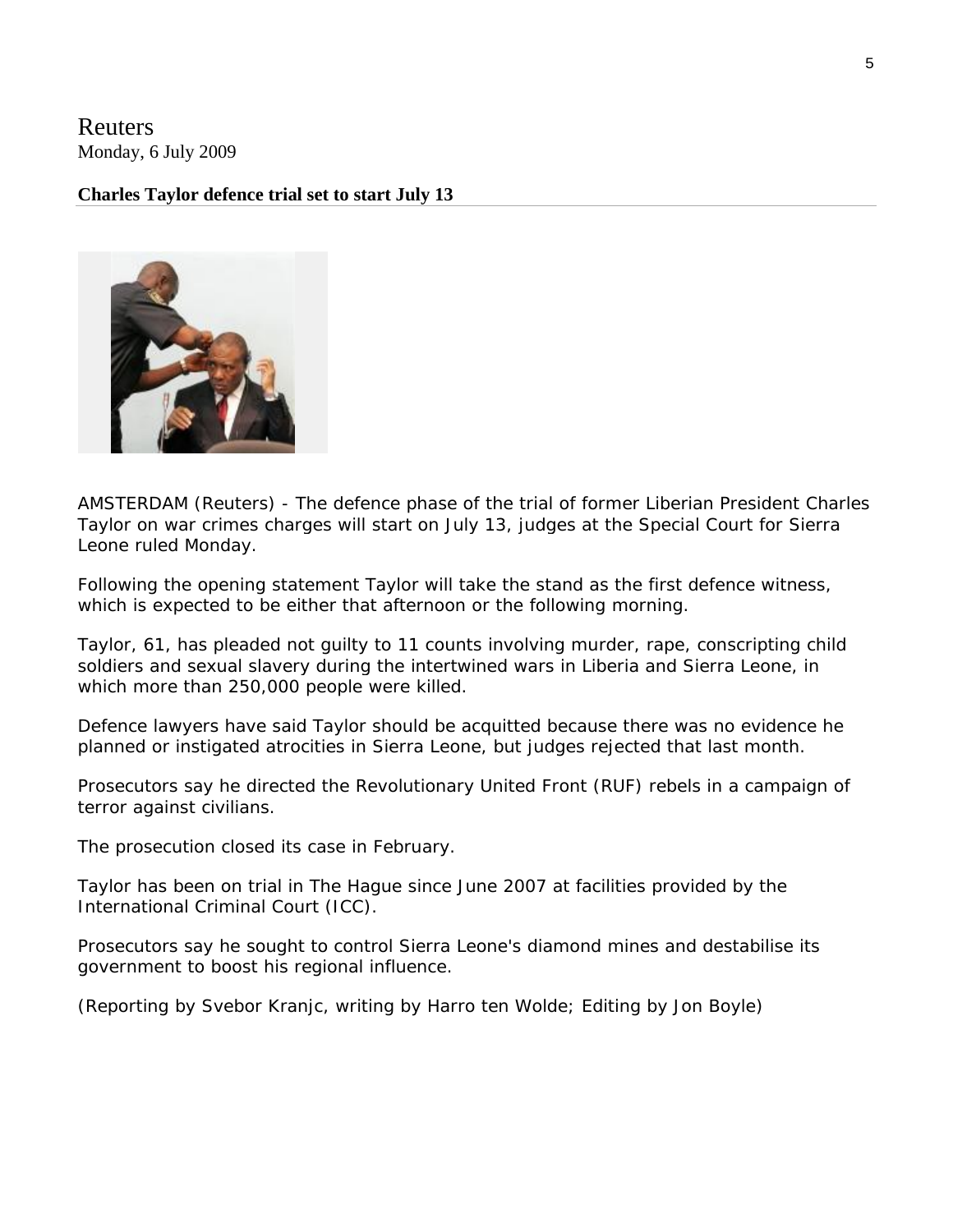# The New Vision (Uganda) Friday, 3 July 2009

#### **Justice Ssebutinde gets Edinburgh PhD**



**Justice Ssebutinde** 

# **ByJosephine Maseruka**

THE University of Edinburgh, Scotland, has awarded Ugandan judge Julia Ssebutinde an Honorary Doctorate of Laws degree in recognition of her judicial service.

The function, held at McEwan Hall at the university on Tuesday, coincided with the centenary of women studying law at Edinburgh. Ssebutinde was a student at the university 19 years ago.

In her acceptance speech, Ssebutinde, who is on the UN Special Court

for Sierra Leone, said:"I am privileged to be serving as an international judge on the war crimes court in Sierra Leone. It is an opportunity to contribute to the end of impunity on our continent and bringing justice to millions of innocent victims of the heinous crimes against humanity of our time."

Commenting on past and present conflicts in Sudan, the DR Congo, Central African Republic, Rwanda and Uganda among others, Ssebutinde observed that the majority of the conflict victims were women and children.

"In this line of work, as I listen to horrific testimonies, I feel the pain of a mother whose teenage daughter was abducted and turned into a sex slave."

She added: "I feel the shame of a sixty-year-old housewife and mother who is gang-raped and has to publicly relieve her ordeal as she testifies. The more I hear, the more I am convinced that I am in the right job at the right moment."

Ssebutinde dedicated her prestigious award "to the beautiful women in my life", namely, her late mother Ida, her daughters Annabel and Grace, her sister Christine, "who shares my every joy and sorrow."

She also said she was dedicating the award to "the men in my life, my Father who never ceases to pray for my success and well being, and to my husband, John who has made untold sacrifices in letting me fly, and to my many friends who came from Africa to share in my joy."

As a judge of the United Nations Special Court in Sierra Leone, Ssebutinde presided over the trial of the former President of Liberia, Charles Taylor, accused of war crimes and crimes against humanity.

Before taking up a post on the international court, she presided over judicial commissions that investigated corruption in the Police and the Uganda Revenue Authority.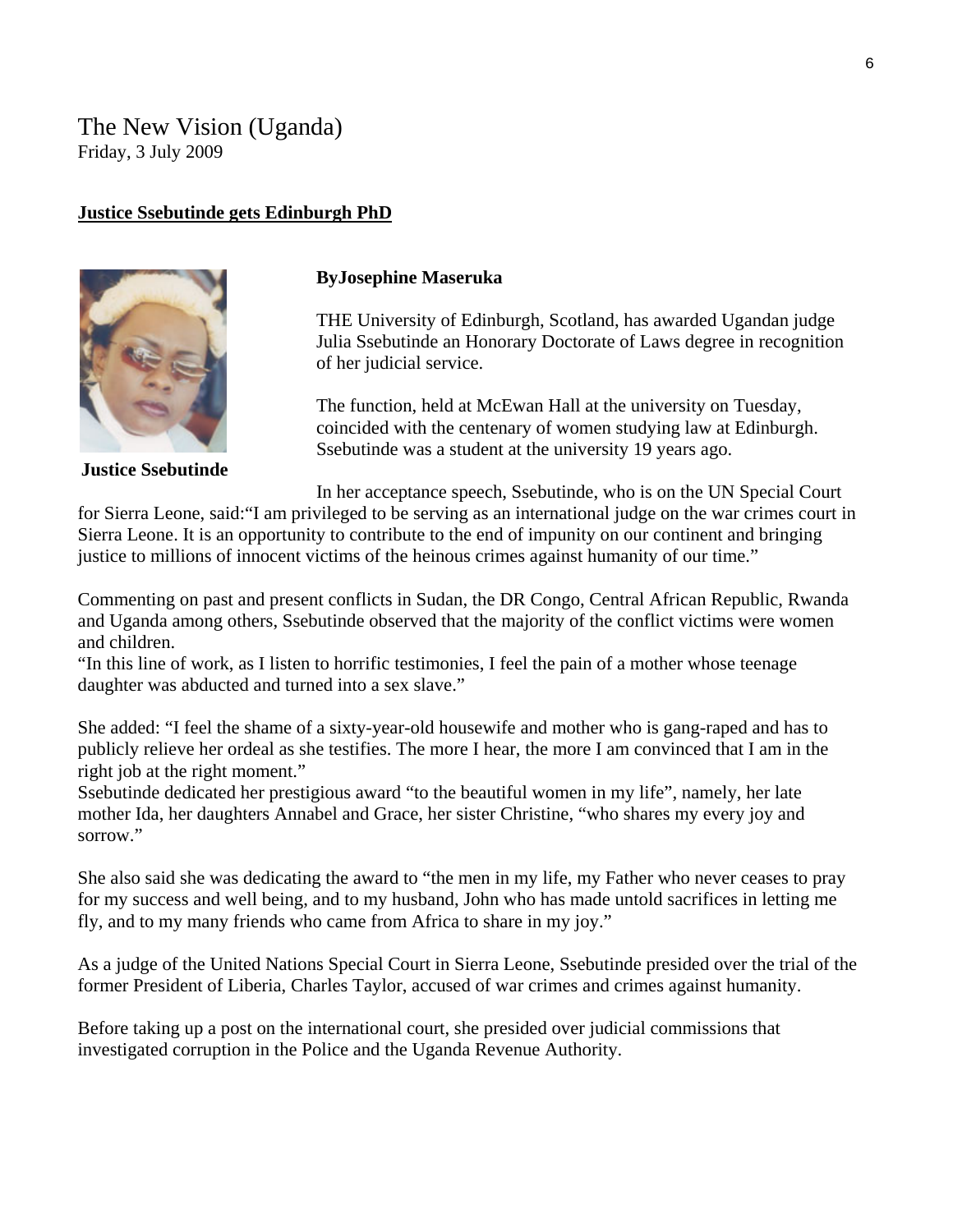# International Criminal Court

Friday, 3 July 2009

# **Joint Declaration of the Registrars following their 'Round Table on the Administration of Justice'**



Left to right: Herman von Hebel, Silvana Arbia, Binta Mansaray, Adama Dieng and John Hocking

Joint Declaration of the Registrars following their 'Round Table on the Administration of Justice' in Venice, 2-3 July 2009

The Registrars of the International Criminal Court, Ms Silvana Arbia, the International Criminal Tribunal for the former Yugoslavia, Mr John Hocking, the International Criminal Tribunal for Rwanda, Mr Adama Dieng, the Special Court for Sierra Leone, Ms Binta Mansaray (Acting Registrar) and the Special Tribunal for Lebanon, Mr Herman von Hebel (Acting Registrar) held a round table on the administration of justice from 2 to 3 July 2009, in Venice, Italy.

The Registrars provided an update on the progress made by their respective institutions. Bearing in mind the Registrar's role as principal administrative officer of the court, the meeting concentrated on the securing of adequate funding and the efficient use of resources. In this respect, comprehensive governance arrangements, effective decision-making and a sound budgeting process were identified as primary areas to address.

The Registrars stressed the importance of retaining qualified and committed staff, a particular challenge for the tribunals/courts nearing completion. They agreed to further develop their cooperation with regard to mobility of staff between their institutions.

With respect to co-operation with states on matters such as enforcement of sentences, arrangements following acquittal/interim release and the protection of witnesses, the Registrars also agreed to explore the possibility of common strategies.

The meeting also discussed challenges stemming from the closure of the courts/tribunals and the transition to residual mechanisms.

The significance of the enduring legacy of the international/internationalized courts/tribunals was emphasised by all Registrars. They underlined the benefit of a co-ordinated approach to external communcations, public information and outreach to highlight the value of international criminal justice in the wider context.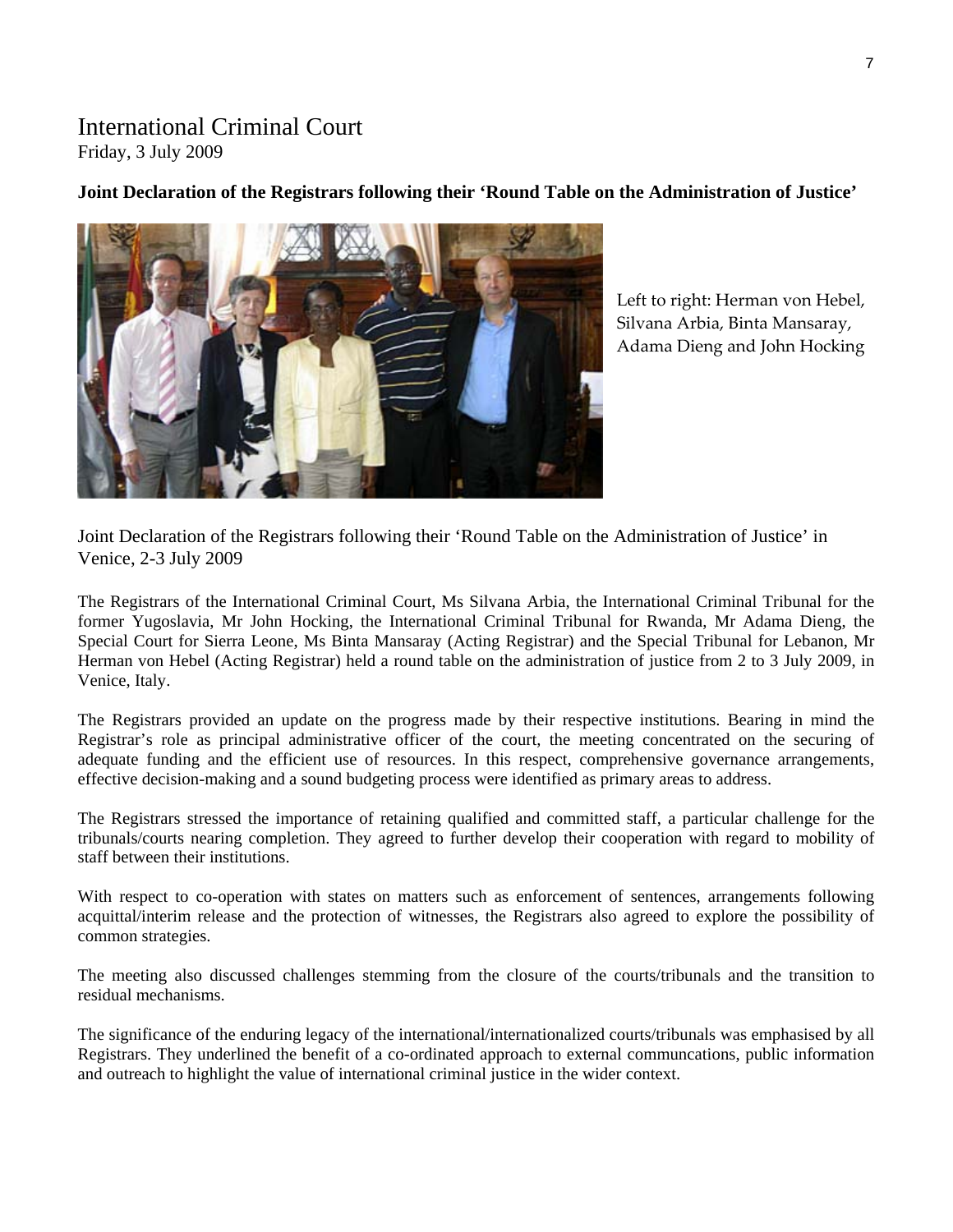Jurist Friday, 3 July 2009

#### **Liberia truth commission urges war crimes prosecutions in special court**

#### Bhargav Katikaneni

[JURIST] Liberia's Truth and Reconciliation Commission (TRC) [official website] urged Thursday that several one-time military and political leaders be prosecuted in a special Liberian court for war crimes. Those named include ex-president Charles Taylor [BBC profile; JURIST news archive], now on trial at The Hague, and Prince Y. Johnson [BBC profile], a senator elected in 2005.

The commission made the recommendation in a new report [text; PDF] detailing atrocities committed during the country's two recent civil wars. The commission called for the Liberian government to set up an "Extraordinary Criminal Tribunal for Liberia" and prosecute all those persons listed as war criminals by the TRC. Prince Johnson has said [AP report] that an amnesty law passed in 2005 forbids the government from prosecuting him for crimes committed during the civil wars.

The TRC also said that those recommended for prosecution be barred from holding elected office for 30 years. Initially, the report had included the name of current Liberian President Ellen Johnson Sirleaf [BBC profile] before quickly backtracking [VOA Report] and removing her name from the report.

The TRC held its first public hearings[JURIST report] in January and indicated then [JURIST report] that it would be recommending the creation of a war crimes court. Taylor, the commission's top target, is currently being prosecuted by the Special Court for Sierra Leone (SCL) [official website] but he may be released [JURIST report] due to a lack of funds to continue the proceedings.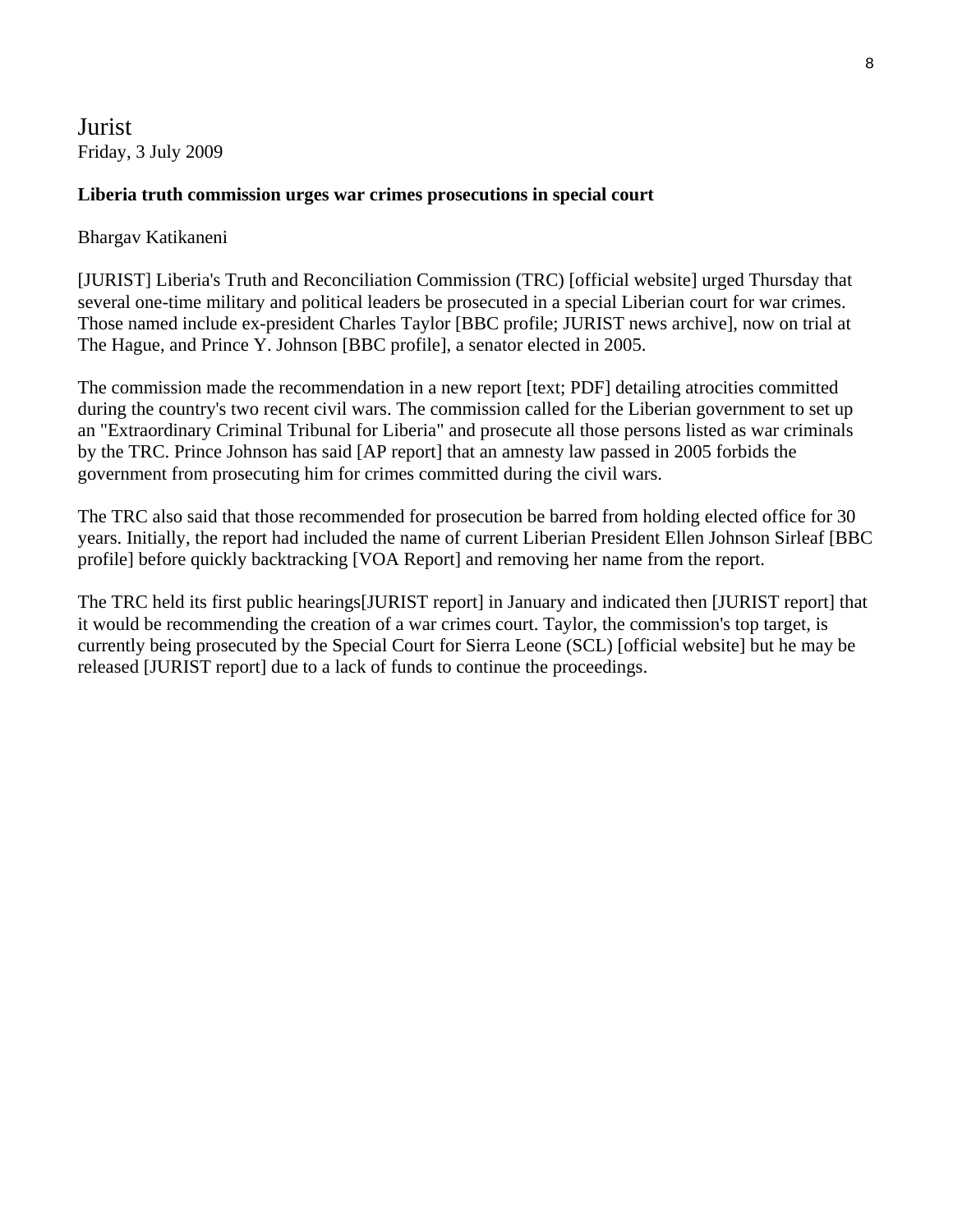# The Informer (Liberia)

Friday, 3 July 2009

#### **Liberia: TRC Throws Bomb - Former Rebel Leaders, Others for Prosecution**

The Truth and Reconciliation Commission (TRC) of Liberia has finally concluded public hearings and submitted a report of its works with recommendations.

Addressing journalists in its final conference, TRC Chairman Cllr. Jerome Verdier said the report is made against the background of rising expectations, fears, and anxiety.

Cllr. Verdier pointed out that the vast majority of the Liberian people who are victims or survivals of massive wave of atrocities induced by the conflict, expect that all of the recommendations contained in the report will be implemented and reparations in the forms of compensation, policy and institutional reforms, specialized services, restitution or financial relief, will address all the social and economic cultural, civic and political rights issues, ensure accountability, impunity and foster national healing and reconciliation.

The TRC Chairman said the few Liberians who commended armed forces, financed, resourced and provided political and ideological guidance to several warring factions; he said the commission fear alienation, prosecutions and other forms of public sanctions which may undermine Liberia's current socio-economic and political stature during the conflict period.

Cllr. Verdier noted that the outcome of the report is the product of deliberation planting and engagement with all segments of the Liberian society centering on all 15 counties of Liberia and the Diaspora.

He said capturing over 22,000 written statements, several dozens of personal interviews and over 500 hundred live public testimonies of witnesses, including actors, perpetrators, and direct victims.

The Commission's Chairman stated that a national regional consultation with county stakeholders and a national conference on reconciliation and the way forward provided the Commission a national perspective of the conflict, its causes, trends, impacts and the vision and aspirations of the people of Liberia for better future.

He told a news conference that the Commission incorporated desk research, media publications and human rights reports of very prominent international and local human rights institutions into a work so guided and informed, the commission is well poised to make this report and draw the conclusions making the recommendations contained in this report which in four volume documents the comprehensive works of the commission.

The Truth and Reconciliation Commission has recommended that those associated with former warring factions, their leaders, political decision makers, financiers, organizers, commanders, foot soldiers shall be subject to public sanction in one form or another.

He said among those who are recommended to be barred from holding public office include President Ellen Johnson Sirleaf, former Pro tempore of the Liberian Senate, Isaac Nyenebo , Former Transport Minister Jackson E. Doe, Liberia Produce Marketing (LPMC) Managing Director, Nyan Mentan, Former Police Director, Paul Mulbah and Associate Justice of the Supreme Court, Kabineh Ja'neh among others.

Nimba County Senator Prince Johnson was placed in the category of notorious perpetrators thus recommending for prosecution for gross human rights violations and war crimes.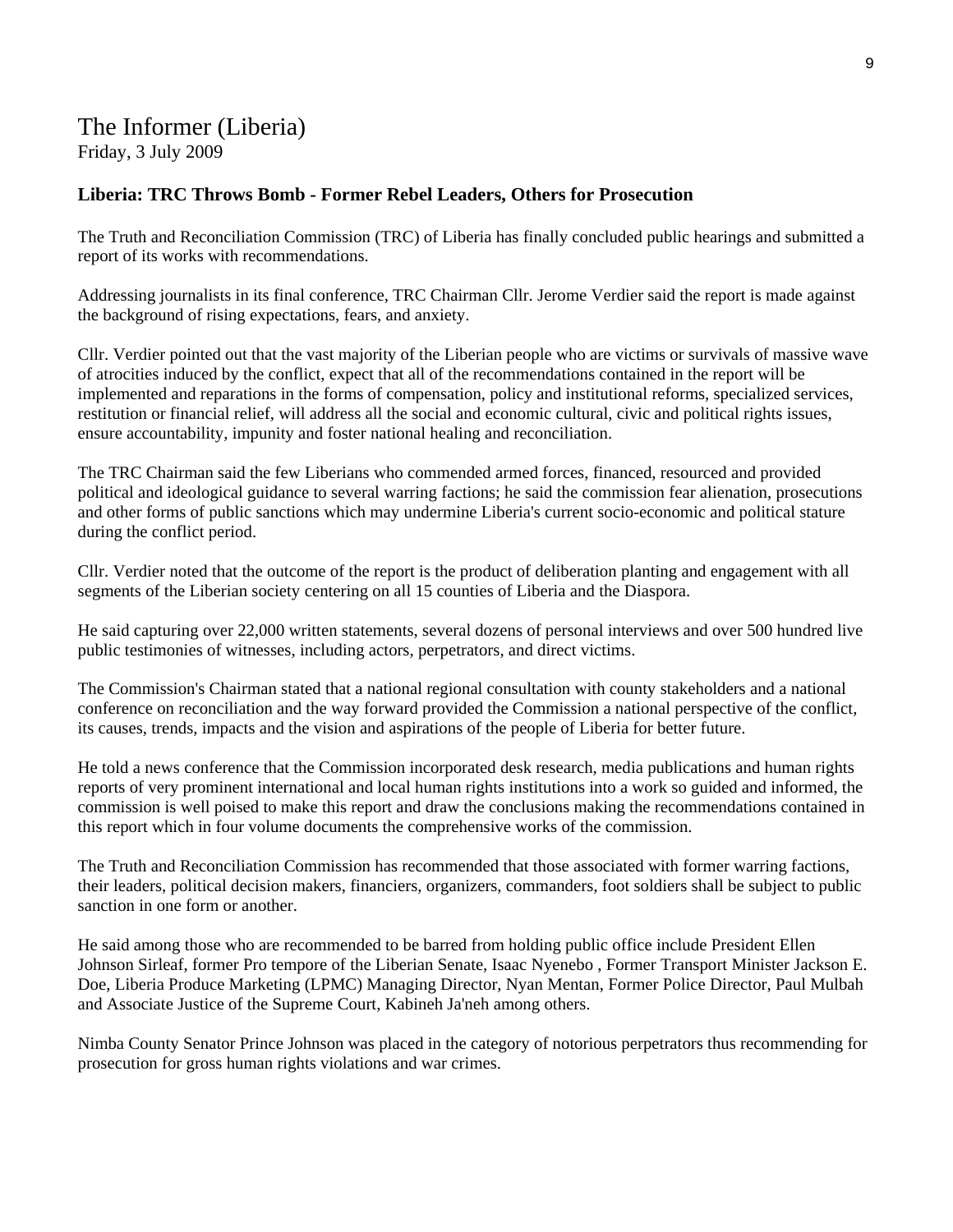

United Nations Mission in Liberia (UNMIL)

# **UNMIL Public Information Office Media Summary 03 July 2009**

*[The media summaries and press clips do not necessarily represent the views of UNMIL.]* 

# **International Clips on Liberia**

# **Liberia commission recommends warlord prosecution**

Source: AP Online Regional - Africa Date: July 02, 2009

MONROVIA, Liberia\_Liberia's truth and reconciliation commission recommended Thursday that ex-President Charles Taylor and seven other former warlords be prosecuted for crimes against humanity for their alleged roles in the West African country's civil war. The commission now will submit its recommendations to the country's legislature for consideration. It is not clear when it would start dealing with recommendations contained in the report. Liberia's back-to-back wars, which lasted from 1989 to 2003, sparked vicious factional fighting that killed an estimated 250,000 and displaced millions. Taylor, who launched the 1989 invasion, is on trial at The Hague, accused of war crimes and crimes against humanity in neighboring Sierra Leone. The Liberian commission recommended that he and seven other former warlords be prosecuted for offenses including "human rights violations, violations of international humanitarian law, international human rights laws, war crimes, egregious domestic economic crimes," the report said. Among those recommended for prosecution was Prince Johnson, a former rebel leader who won a landslide victory in the 2005 postwar election and is now a sitting senator.

# **Student finds determination to succeed**

Source: McClatchy-Tribune Information Services Date: July 03, 2009

Jul. 3--Bernardine Okyne has come to Coastal Georgia all the way from war-torn Liberia thanks to her lifelong dreams and her steadfast determination. She is now a student at the Brunswick Job Corps, and while it may seem like she's a long way from home, she has made Brunswick her home and the people at Job Corps her second family. "They make you feel at home," she said, "They show you love and care and support." Okyne, 23, was born in Liberia, but fled to Ghana with her family when she was 6 years old to escape the Liberian Civil War. She now carries herself with the kind of confidence and strength of someone born to succeed. "Whatever happens in life happens for a reason. Never regret," Okyne said. She wants to be a neurosurgeon, and she has a firm path planned to take her there. Her dream of being a doctor developed naturally for her as a child growing up in Africa. "I'd see people in Africa, and if they had a brain tumor I would think, 'I wish I was a doctor so I could help them," she said. "I want to save lives and prevent suffering."

# **International Clips on West Africa**

# **Sekou Conneh Is Treated As A Guinean**

Jul 03, 2009 (All Africa Global Media via COMTEX) -- Reacting to public outcries relative to the reticence of the Liberian Government on the detention of Sekou Conneh in Guinea, former leader of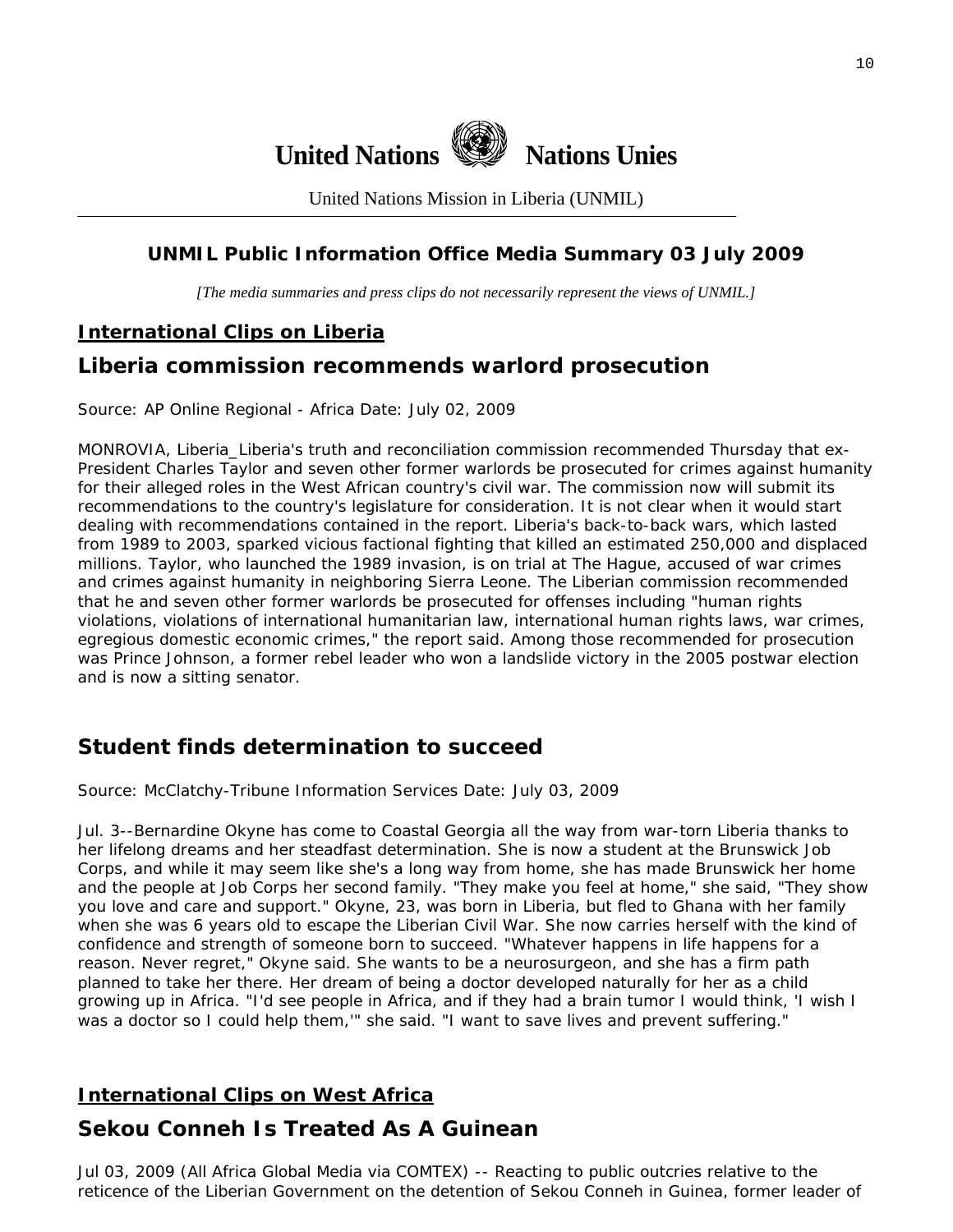one of the warring factions in Liberia, Information Minister Dr. Laurence Bropleh has set the record straight, saying that the detained Conneh is being treated as Guinean national and not a Liberian citizen. Saying that the Government of Liberia was concerned about his condition, he indicated that they (government) cannot do much because the former warlord is prominent citizen of Guinea. Apart from saying that he is a Guinean national, the Information Minister in the same vein noted that the Liberian government has not received any formal communication from the military government of Guinea, neither Ambassador E. Sumo Jones who follows the activities of all Liberians in that country.

# **Local Media – Newspaper**

**TRC Recommends President Sirleaf, Others Be Barred From Public Office for 30 Years**  (Daily Observer, Liberian Express, Heritage, The News, The Inquirer, The Informer, New Vision, New Democrat, The Analyst, National Chronicle, The Independent, The Parrot)

- The Truth and Reconciliation Communication has finally released the listing of people recommended for prosecution and public sanction.
- Those recommended for prosecution include former President Charles Taylor of the defunct National Patriotic Front of Liberia (NPFL) Prince Johnson of the Independent National Patriotic Front of Liberia (INPFL) and Alhaji Kromah of United Liberation Movement for Liberia (ULIMO) K.
- Others are George Boley of Liberia Peace Council (LPC), Thomas Yaya Nimely of Movement for Democracy in Liberia (MODEL), and Sekou Damante Konneh of Liberia United for Reconciliation and Democracy (LURD).
- The TRC also recommended that President Ellen Johnson Sirleaf, Senator Isaac Nyenabo, Justice Kabineh Ja'neh, Toga McIntosh Gayewea and Joe Gbala among others to be barred from holding public office for 30 years.
- The Truth Commission named Lewis Brown, Oscar Cooper, Coocoo Dennis, Cora Peabody, Emmanuel Shaw and Edwin Snowe as those who committed economic crimes.
- Former Maritime Commissioner under Taylor, Mr. Benoni Urey, Charles Taylor, Lonestar Communications, Firestone Corporation are also among people and institutions accused of committing economic crimes.
- Under its further investigation column, the TRC wants Daniel Chea, Peter Coleman, Cyril Allen, Siaka Sherif and others to be further investigated.

#### **Senate Finally Passes "Controversial" Population Threshold Bill**

(Daily Observer, The Informer, New Vision, The Parrot, The News, The Analyst, Heritage)

- The Senate has finally passed into law a compromise version of the controversial population threshold bill
- The Senate passed the bill at 40,000 provided no County has less than two representations in the House of Representatives.
- The passage of the threshold bill came as a result of over five hours of closed doors discussions by the Senate.
- A conference committee would now be set up to harmonize the two versions of the threshold bill passed by the both Houses.
- The House of Representative earlier passed the bill at 40,000 without a condition.

#### **US Funds Renovation of Harper City Hall**

(The Informer)

- Maryland County authorities have turned over the Harper City Hall to the Liberia Community Infrastructure Program (LCIP) for rehabilitation and construction works.
- The renovation which is expected to last for four months has already been sub-contracted to GILGAL, a local construction firm, to implement the rehabilitation and construction of the hall.
- During programs marking the turn over of the hall, LCIP's representative, Heather Robertson said LCIP has rehabilitated nine administrative buildings in the country, and the project in Harper will raise the number to 10.
- She said administrative buildings in five other counties have been worked on by the United Nations.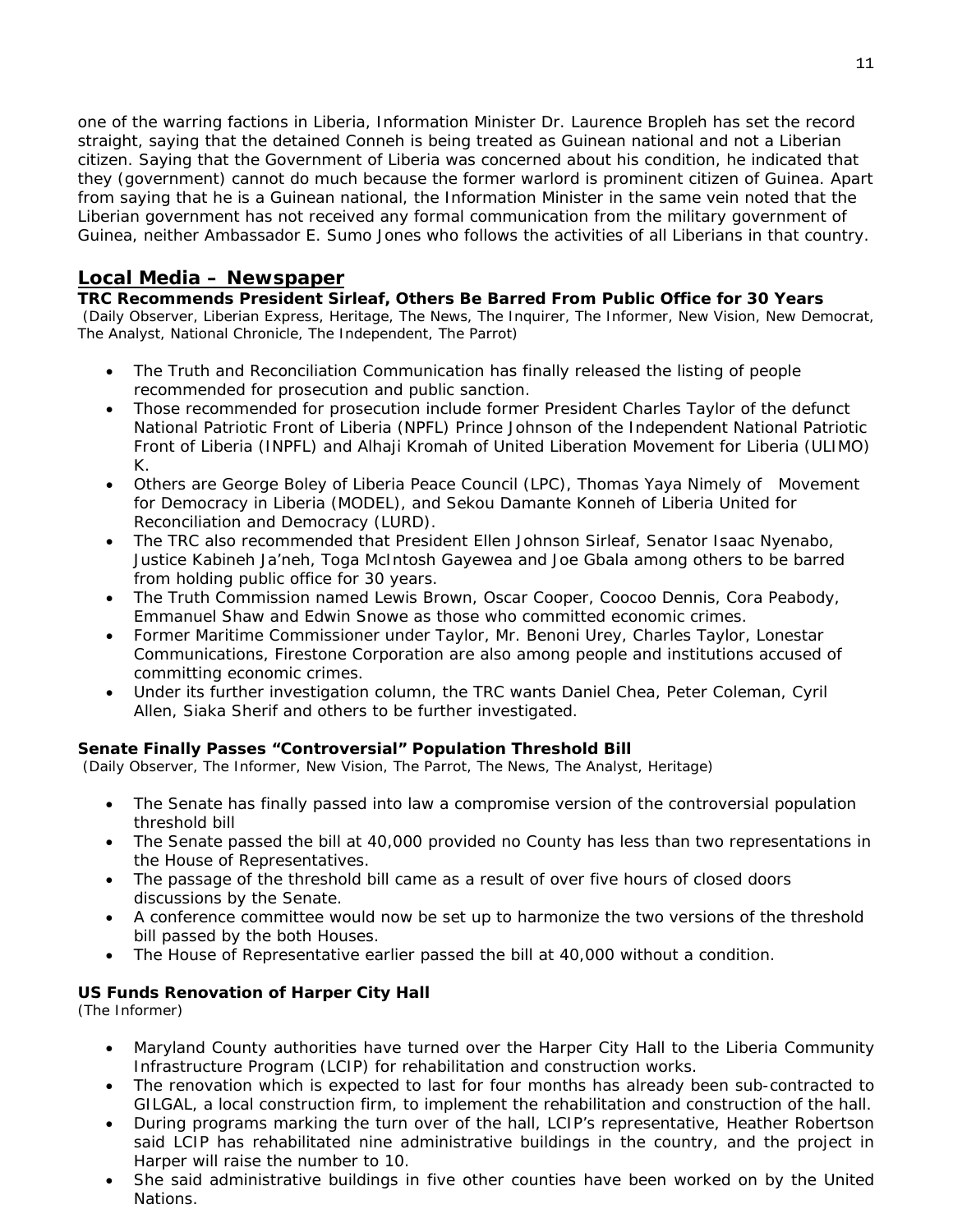• The renovation of the Harper City Hall is being done with funding from the United States Government.

#### **New Transport Fares Released -Violators To Face The Law**

(Heritage,The Informer)

- After months of confrontation between commuters and commercial vehicle drivers, the Government of Liberia has finally released new transport fares for Monrovia and its environs.
- Announcing the new transport fares at the joint news conference hosted by the Ministries of Commerce and Transport, Commerce, Minister Miata Beysolow said the new fare structure is due to the increase in the price of petroleum products especially gasoline.
- A gallon of gasoline is now being sold at a retail price of 230 Liberian dollars.
- In the new fare structure, from Central Monrovia to Paynesville Red-light is 45 Liberian dollars in taxi cab while from Monrovia to Oldroad is now 30 dollars.
- Acting Transport Minister Julius Caesar said the decision was taken in consultation with the Ministry of Commerce and Transport Unions.
- He said inspectors would be deployed to monitor adherence and warned, serious measures await violators.

**Local Media – Star Radio** *(culled from website today at 09:00 am) (Also reported on Sky F.M., Truth F.M. and ELBC)* 

#### **Senate Finally Passes "Controversial" Population Threshold Bill**

*(Also reported on Sky F.M., Truth F.M. and ELBC)* 

#### **Finance Minister on Liberia's Fiscal Status**

- Finance Minister Augustine Ngafuan says Liberia is in a tight financial situation and that the country's policy of cash based balanced budget was limiting expectations for spending in key sectors.
- According to the Finance Minister, Liberia has revised expectations in terms of Gross Domestic Products and export growth.
- Minister Ngafuan said while other countries have the abilities to borrow, Liberia is constrained to cut back during this period of the global economic slowdown.
- Minister Ngafuan said this was hindering development and key poverty reduction deliverables.

#### **Governance Holds Retreat on Draft National Policy on Decentralization**

- The Governance Commission today held a one day decentralization retreat for the House and Senate Committees on Governance.
- According to a statement, the retreat will explain key issues within the draft National Policy on Decentralization and local Governance.
- The statement said awareness on the draft decentralization policy will build consensus on the way forward.
- The policy came out of nearly three-year of nationwide consultations by the Governance Commission, key Government Ministries and Partners.
- The passage into law of the National Policy on Decentralization and Local Governance will eventually lead to a constitutional referendum in 2010.

#### **Former President Charles Taylor to Begin Testifying July 13**

- Former President Charles Taylor's lead defense lawyer says his client's testimony would be an integral part of the reconciliation process in Liberia.
- Mr. Courtney Griffiths said if the Liberian government is committed to promoting truth and reconciliation, it should pay attention to Taylor's testimony.
- Former President Taylor is to give his account of the war in Sierra Leone on July 13.
- Though the testimony would focus on the Sierra Leone crisis, Mr. Griffiths also encouraged all Liberians to pay attention to what Taylor has to say.
- The Former Liberian President is being tried on eleven count criminal charges for allegedly supporting rebel forces in Sierra Leone from 1996 to 2002.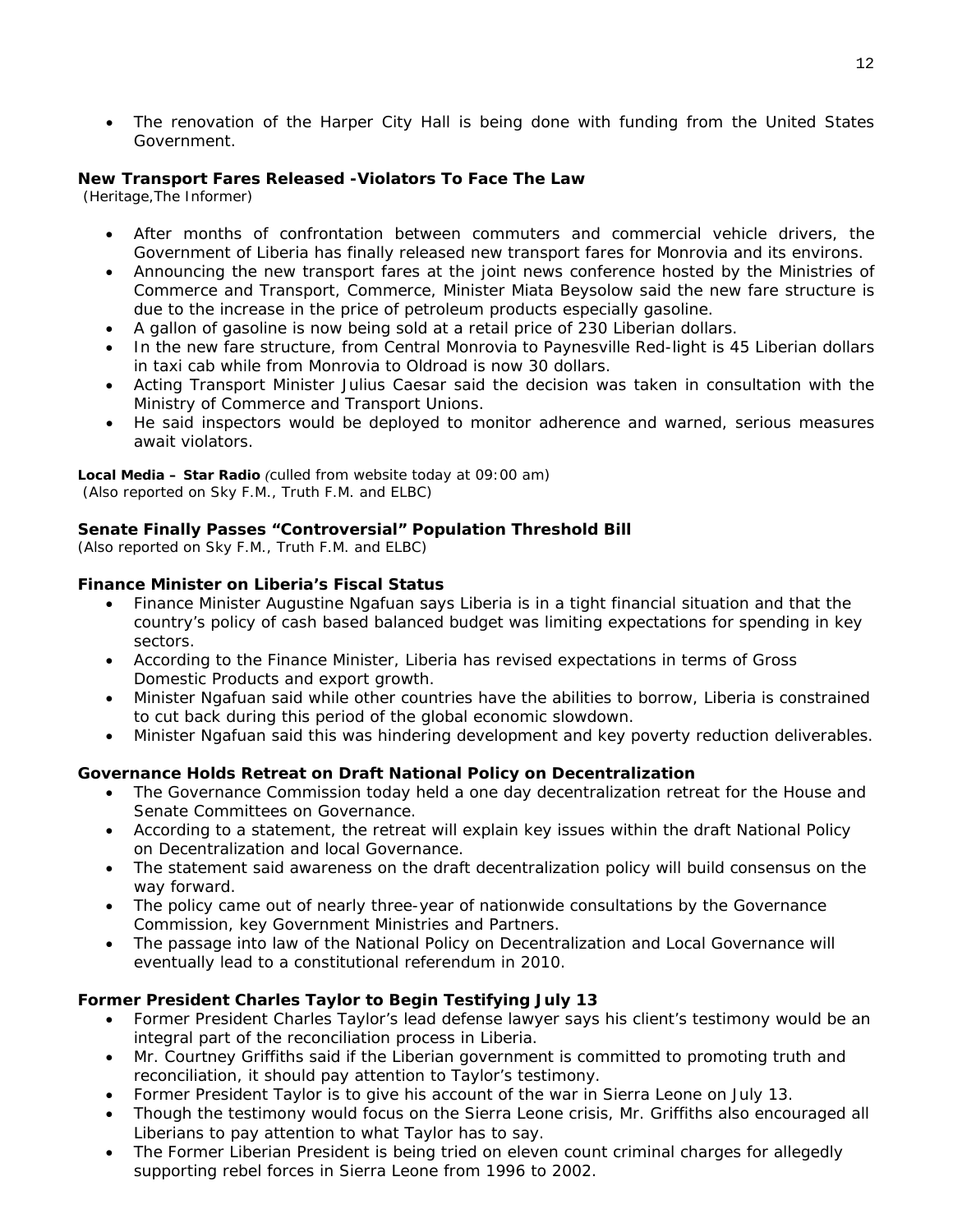# Voice of America Monday, 6 July 2009

### **AU Ignores Bashir ICC Arrest Warrants, Human Rights Groups Outraged**

By Peter Heinlein Addis Ababa



**Omar al-Bashir (file photo)** 

Human rights groups are expressing outrage at the African Union decision to ignore the International Criminal Court arrest warrant for Sudan's President Omar al-Bashir. Several African countries are distancing themselves from the AU action.

A joint declaration issued at the end of an African Union summit in Libya said member states would not cooperate in the arrest and surrender of Sudan's president on war crimes charges. Summit host, Libyan leader Moammar Gadhafi was quoted as saying the ICC represents a "new world terrorism".

The declaration puts the 30 AU states of the International Criminal Court at odds with the body's founding principles. It is far less, however, than what Mr. Gadhafi wanted. His earlier attempt to have all African members states withdraw from the ICC in protest was rejected last month.

Nonetheless, it is a symbol of collective African frustration at what AU sees as the refusal of the international community to hear its views on a matter involving Africa. The heads of state at the AU's last summit had asked the U.N. Security Council to use its power to defer the Bashir indictment for one year. The request was denied.

AU Commission Chairman Jean Ping told reporters that the declaration of noncooperation shows the world that "if you don't listen to Africa, and take our proposals into account, we are going to act unilaterally."

The decision drew dismay from the human rights community.

Richard Dicker, Director of International Justice Programs for Human Rights Watch in New York, calls it a "manipulated consensus".

"It's necessary to put this decision into context," said Richard Dicker. "And, that context involved unprecedented bullying, arm twisting and strong arm tactics by the host state, directed against first the foreign ministers and then the heads of state themselves. This is a product of the Libyan and, I would day, Sudanese effort to railroad a so-called 'consensus'. The evidence of that is manifold."

Several African members of the International Criminal Court say they are uncomfortable with the AU declaration. A statement issued by Botswana's Foreign Minister, Phandu Skelemani, says his country does not agree with the declaration and wishes to reaffirm its position that it has treaty obligations to cooperate with the ICC in Mr. Bashir's arrest.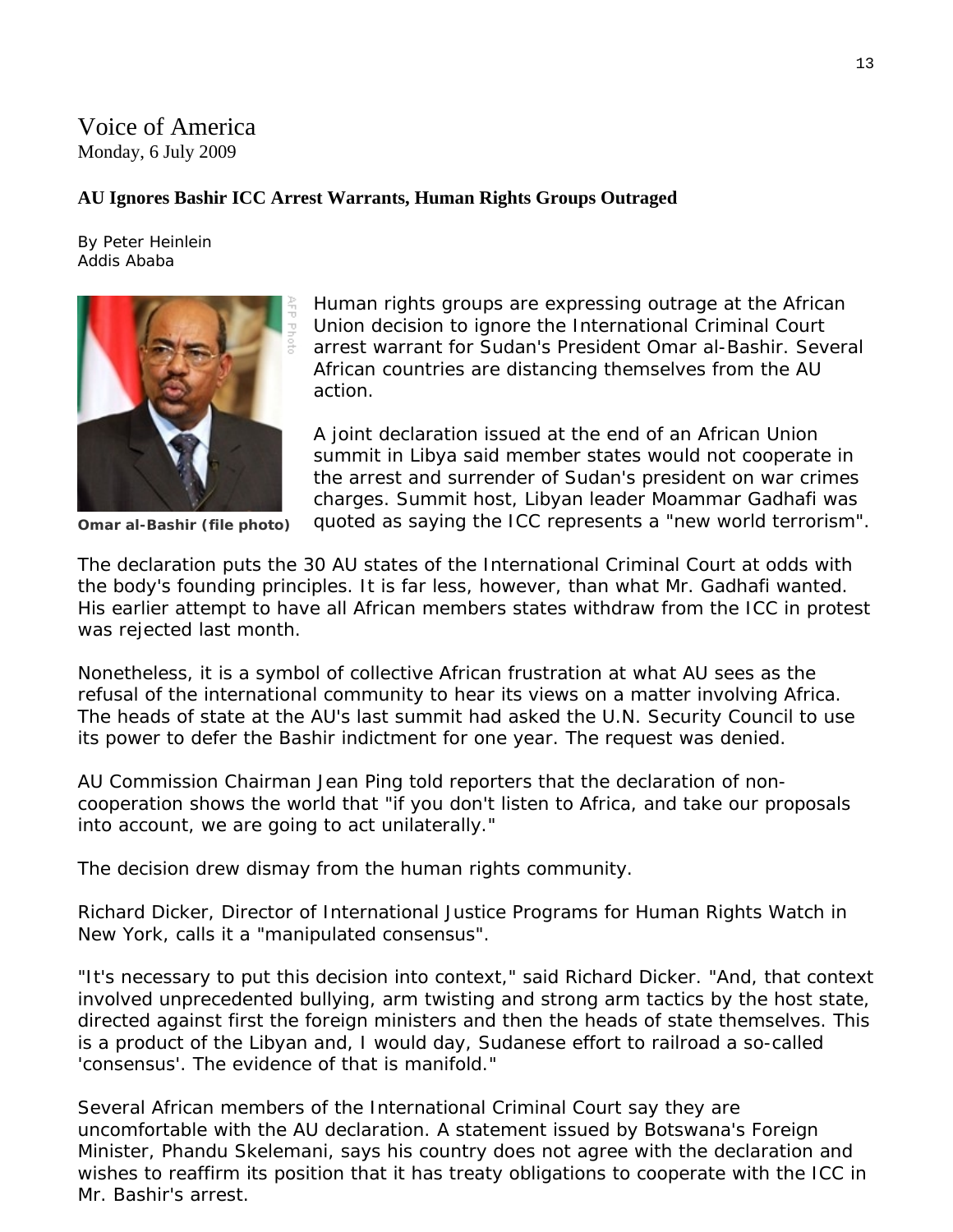Sudan's rival, Chad, has also indicated it would not honor the decision.

Human Rights Watch's Richard Dicker says he is especially disappointed to see South Africa joining the consensus, after the government had made a point of saying that Mr. Bashir would not be welcome at the recent inauguration of President Jacob Zuma.

"It's a profound disappointment to see no sign of leadership coming from President Jacob Zuma," he said. "South Africa had played a strong leading role in enabling ICC state parties to organize themselves and stand up for their obligations to the court. President Zuma's silence certainly contradicts that and seems to be an abdication of the leadership role that South Africa could be providing the continent."

A Sudanese government spokesman was quoted Sunday as saying that Mr. Bashir is free to travel anywhere in Africa, even in ICC member states.

But ICC Prosecutor Luis Moreno-Ocampo expressed confidence that the Sudanese leader would eventually be brought to justice. Speaking to al-Jazeera television, Ocampo said the destiny of Omar al-Bashir is to face charges - whether it is in two years or 20 years.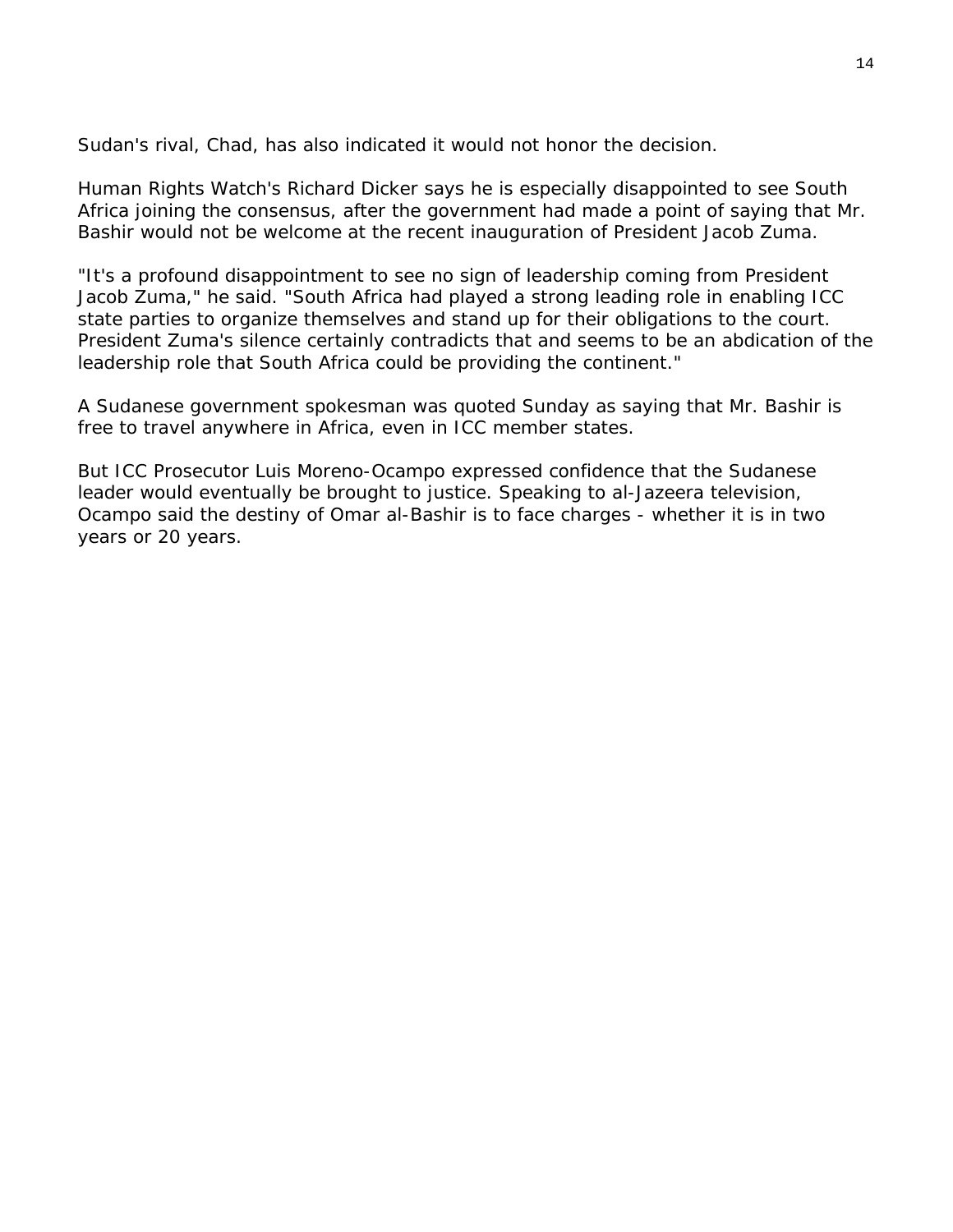# The Guardian

Monday, 6 July 2009

### **War crime suspects may see UK immunity loophole closed**

#### Article history

There has been a huge increase in action against suspected war criminals by the UK authorities, the Guardian has learned, as anti-genocide campaigners await an announcement on Tuesday on whether the government will act to end immunity for genocide suspects.

In the last six months, there has been a five-fold increase in cases screened for possible war crimes by the Border and Immigration Agency. Of the 1,006 cases, immigration action was recommended in 121 cases, with a further eight suspects referred to the police.

The news comes days after a report by the Aegis Trust anti-genocide group revealed that 18 suspected war criminals from countries including Sri Lanka, Iraq and Sierra Leone were living with impunity in the UK.

The individuals, most of whom have not been subject to any legal proceedings, include a Janjaweed militia member, accused of involvement in civilian attacks in the Darfur region of Sudan, and Chucky Taylor, son of the former Liberian president Charles Taylor, who is on trial for war crimes at a UN tribunal in The Hague.

"This jump in activity by the war crimes team is to be welcomed," said Nick Donovan, head of campaigns at the Aegis Trust. "But these figures also highlight the need to close legal loopholes which prevent the prosecution of war criminals here."

Campaigners argue that gaps in the law mean people suspected of genocide, crimes against humanity and war crimes cannot be prosecuted in the UK for acts which took place before 2001.

In addition, the requirement of "residence" for war crimes means that asylum seekers and other suspects who do not meet the legal definition of residence cannot be prosecuted.

Sally Ireland, of human rights group Justice, said: "People suspected of some of the worst crimes in history – including mass murder – are able to visit the UK and even live freely in our communities."

"The suspects are in limbo," said David Brown of the Aegis Trust. "The government has refused them asylum because they are suspected of war crimes or crimes against humanity and they don't qualify for refugee status as a result. But they also can't be removed because of the risk of torture or that they won't get a fair trial."

The House of Lords has proposed amendments to the coroners and justice bill to close the loopholes. The government's response is expected tomorrow.

"There is a real desire to deal with these genocide suspects," Brown said. "They are a headache for the government."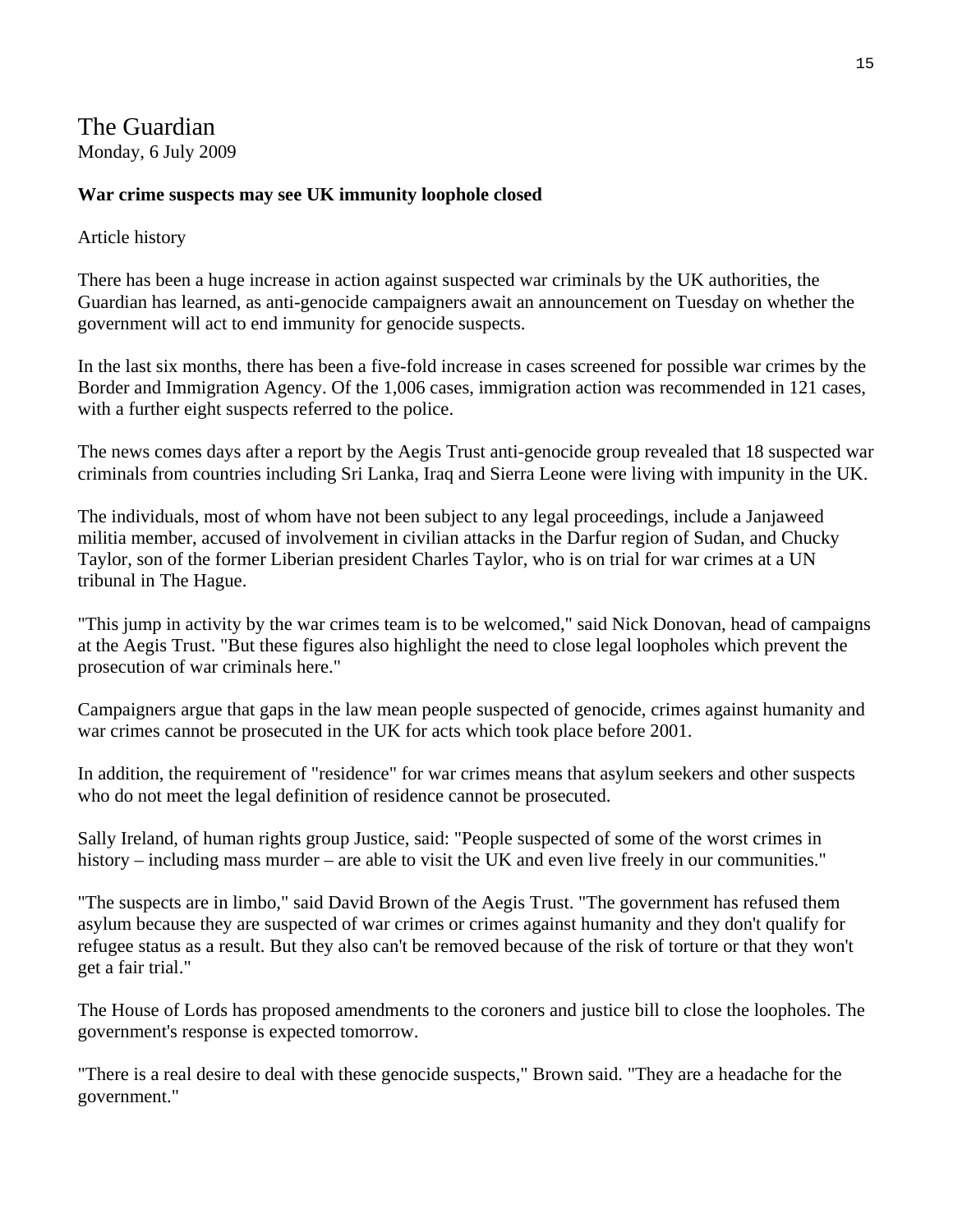# Amnesty International

Thursday, 2 July 2009

# **Amnesty:" Israelis and Palestinians committed war crimes"**

### By Hermione Gee



Gaza City, Palestinian **Territory** 

Palestinians and I sraelis are both guilty of war crimes, says the first comprehensive repor t on the 22-day Gaza conflict earlier this year.

9 Israelis and some 1,400 Palestinians – including around 300 children - were killed during the conflict.

The Amnesty International report is based on evidence gathered during a field mission to Gaza and Southern Israel during and after the conflict.

Donatella Rovera headed the research mission and authored the report.

*"On the side of the Palestinian armed groups, the war crime is the indiscriminate attacks against Israeli population centres. The rocket attacks -- all of those attacks are unlawful because they are unguided projectiles and therefore indiscriminate."*

# **Battlefield weapons**

According to the report, Israel's war crimes consisted of using weapons meant for the battlefield – including white phosphorous mortars - in highly populated residential areas. But Israeli forces also used high precision weapons that can see their targets in detail, Rovera says.

*"It is quite astonishing how many civilians – people who were very obviously civilians -- were killed in such attacks. Those are attacks carried out with hellfire missiles by helicopters, unmanned drones, tank strikes, in situations where there was no military confrontation between the Israeli army and Palestinian armed groups. These were people who were in their homes, sitting in the yard, children playing on the roof, women hanging the laundry and so on."*

# **'Unreliable'**

Yigal Palmor is a spokesperson for the Israeli Ministry of Foreign Affairs. He dismissed Amnesty's findings, saying the methodology of the field mission was unreliable.

*"It's not really a report, it's a Soviet style trial. You don't know who your judges are, you don't know where the witnesses come from and all evidence that contradicts the official line is discarded and ignored.*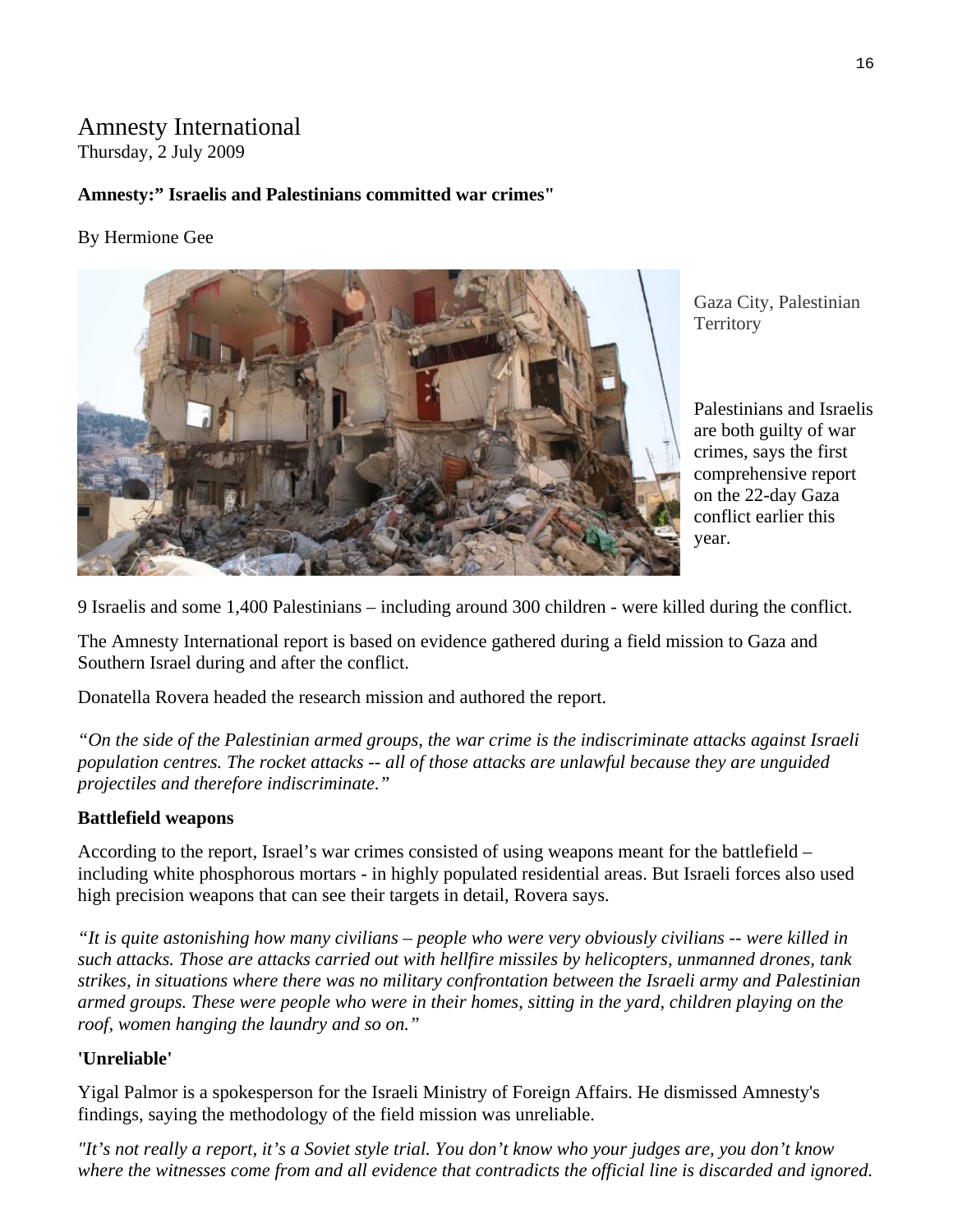*You don't know who the members of the investigative team are. You don't know anything about the witnesses. Do they work for Hamas? You don't know anything about their credibility.* 

*And all the innumerable press reports and testimonies that contradict Amnesty's line have been completely ignored because they don't want you to have any doubts about the veracity of their official line. So this is a self-righteous report that reminds me more of a Kafka novel than a human rights work."*

#### **UN Gaza Commission**

The report calls on Israel to cooperate with the ongoing United Nations Gaza Commission, headed by former South African judge Richard Goldstone. The investigation now offers the best means of establishing the truth about what happened during the Gaza conflict, Amnesty says.

Richard Goldstone, meanwhile, is well aware of the challenges facing the Commission:

*"The middle east is such a fraught area. There's so many different views, infighting on all sides, which makes it very difficult. Everybody's looking at it from their particular perspective. You have to go about it and try and be as even handed and fair to all sides as possible, to take into account all relevant circumstances from whichever corner they may come. It's difficult in the sense that, I suppose, if we do a really good job, it's going to make everybody unhappy."* 

The Gaza Commission held public hearings in Gaza City earlier this week and heard testimony from Gazan war victims.

The Commission is now heading to Geneva to hear from residents of Southern Israel affected by the conflict. Israel will not allow the inquiry to gather testimony on its territory, saying that the mandate of the commission is "inherently biased".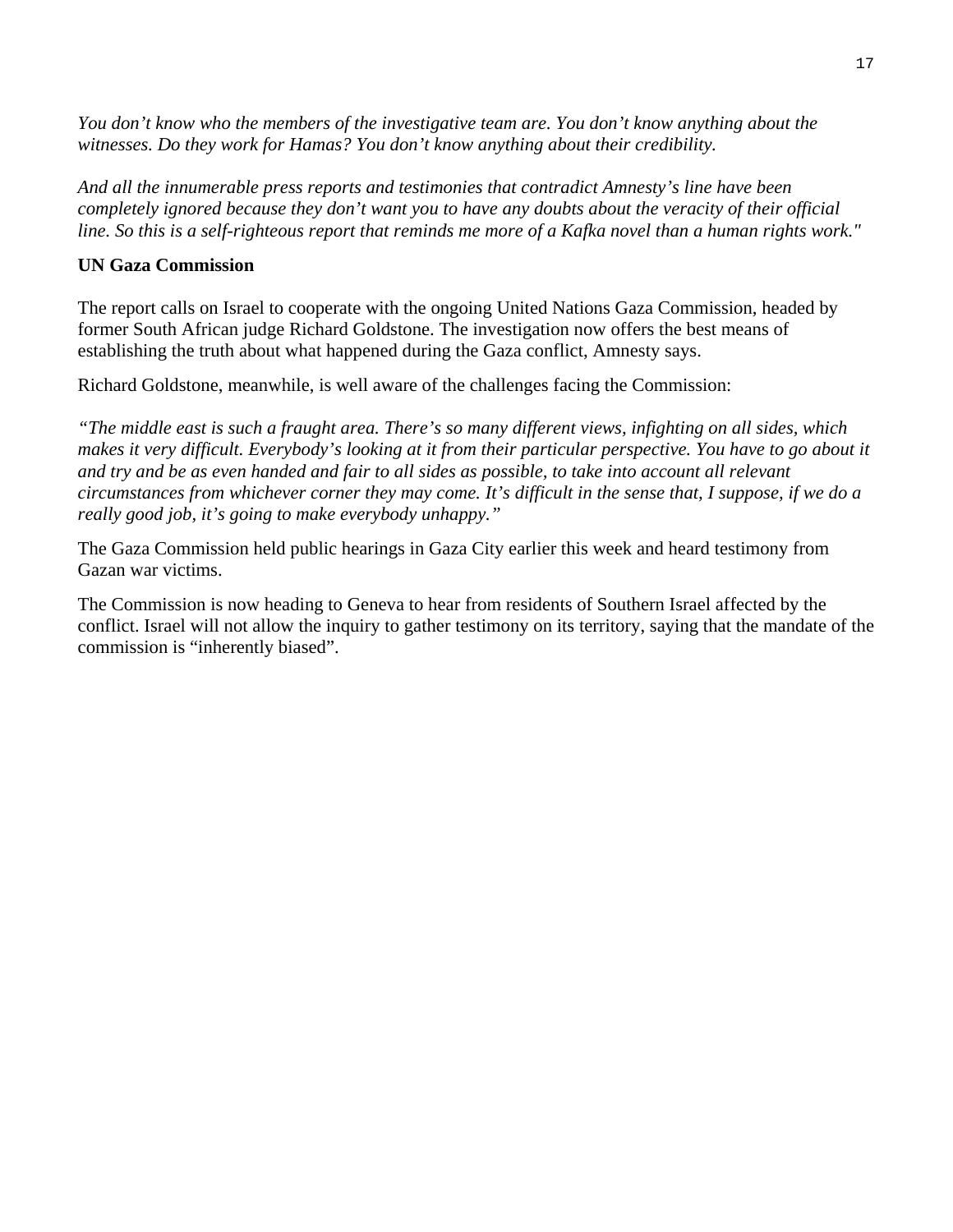# Radio Netherlands

Friday, 3 July 2009

### **Demjanjuk pronounced fit to stand trial in Germany**

By International Justice Desk



Munich, Germany

The trial against a Sobibor Nazi Death camp guard continues. Doctors say John Demjanjuk is fit enough to stand trial in Germany for helping to kill 29.000 Jews during World War Two.

His trial is expected to be Germany's final major Nazi war crimes court case.

The 89-years old was deported from the United States to Germany in May. He is held at Stadelheim jail, where Hitler was held after a failed 1922 coup attempt.

Demjanjuk suffers from spinal problems, kidney failure and anaemia, according to his family. Medical experts limited the court to hold no more than two 90-minute sessions a day.

State prosecutors expect charges to be raised against Demjanjuk in July. Both prosecutors in Munich and Demjanjuk's defence attorney, Guenther Maull, says the trial could begin by autumn.

When he arrived in Germany, pictures showed Demjanjuk lying on a stretcher in an ambulance wearing a baseball cap with tubes coming out of his nose.

Born in Ukraine, Demjanjuk tops the list of the International Jewish human rights organisation Simon Wiesenthal Center of its 10 most-wanted suspected war criminals. Munich prosecutors want him tried for assisting in murders at Sobibor extermination camp, in what is now Poland.

He denies any role in the Holocaust.

According to the Wiesenthal Center, Demjanjuk pushed men, women and children into gas chambers.

Demjanjuk has said he was drafted into the Soviet army in 1941, became a German prisoner of war and later became a guard in German prison camps until 1944.

He was stripped of his US citizenship after he was accused in the 1970s of being "Ivan the Terrible", a notoriously sadistic guard at the Treblinka death camp.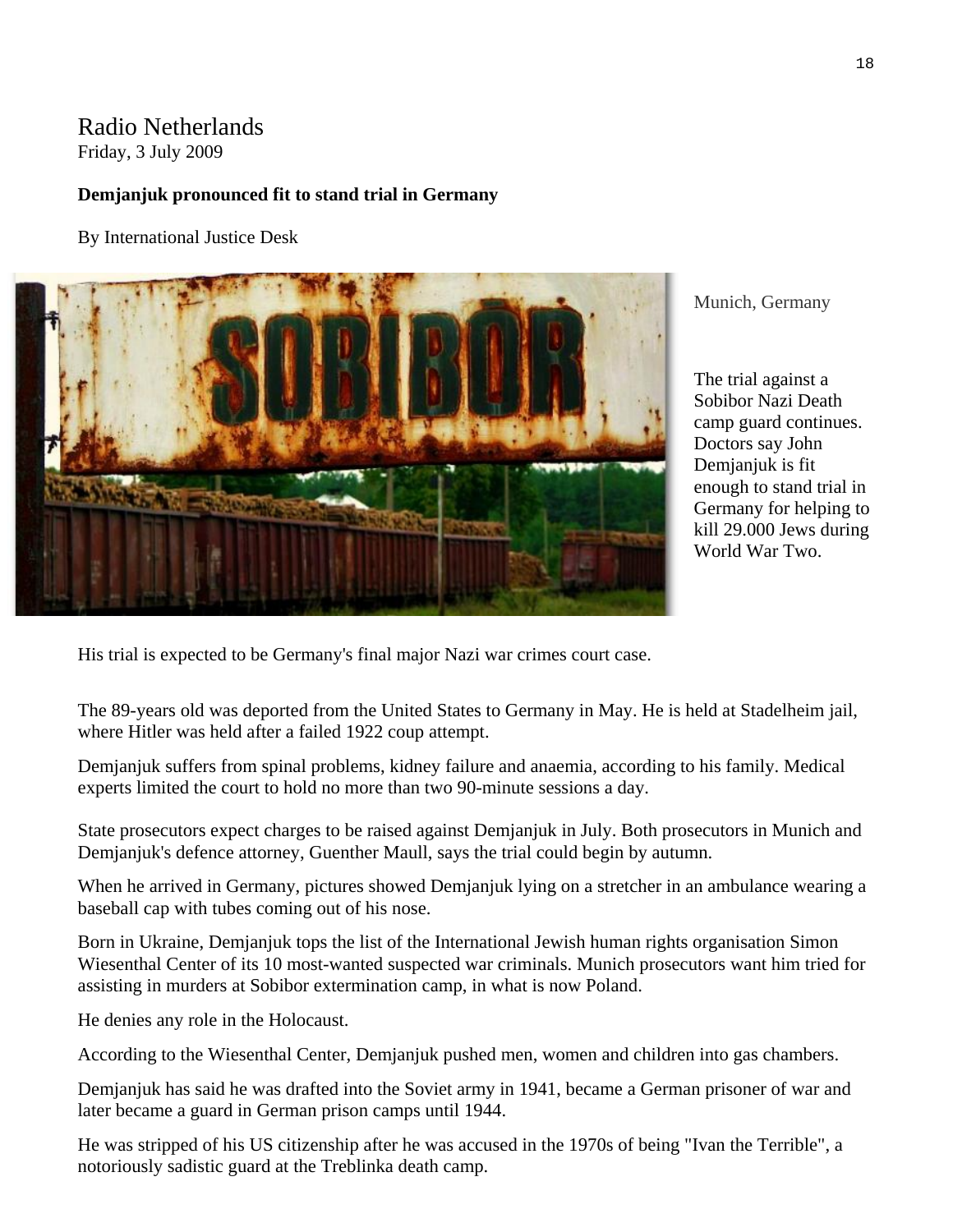He was extradited to Israel in 1986 and sentenced to death in 1988, but Israel's Supreme Court overturned the conviction when new evidence showed another man was probably "Ivan".

He regained his citizenship in 1998, but the US Justice Department refilled its case against him in 1999, arguing he had worked for the Nazis as a guard at three other death camps. His citizenship was stripped from him again in 2002.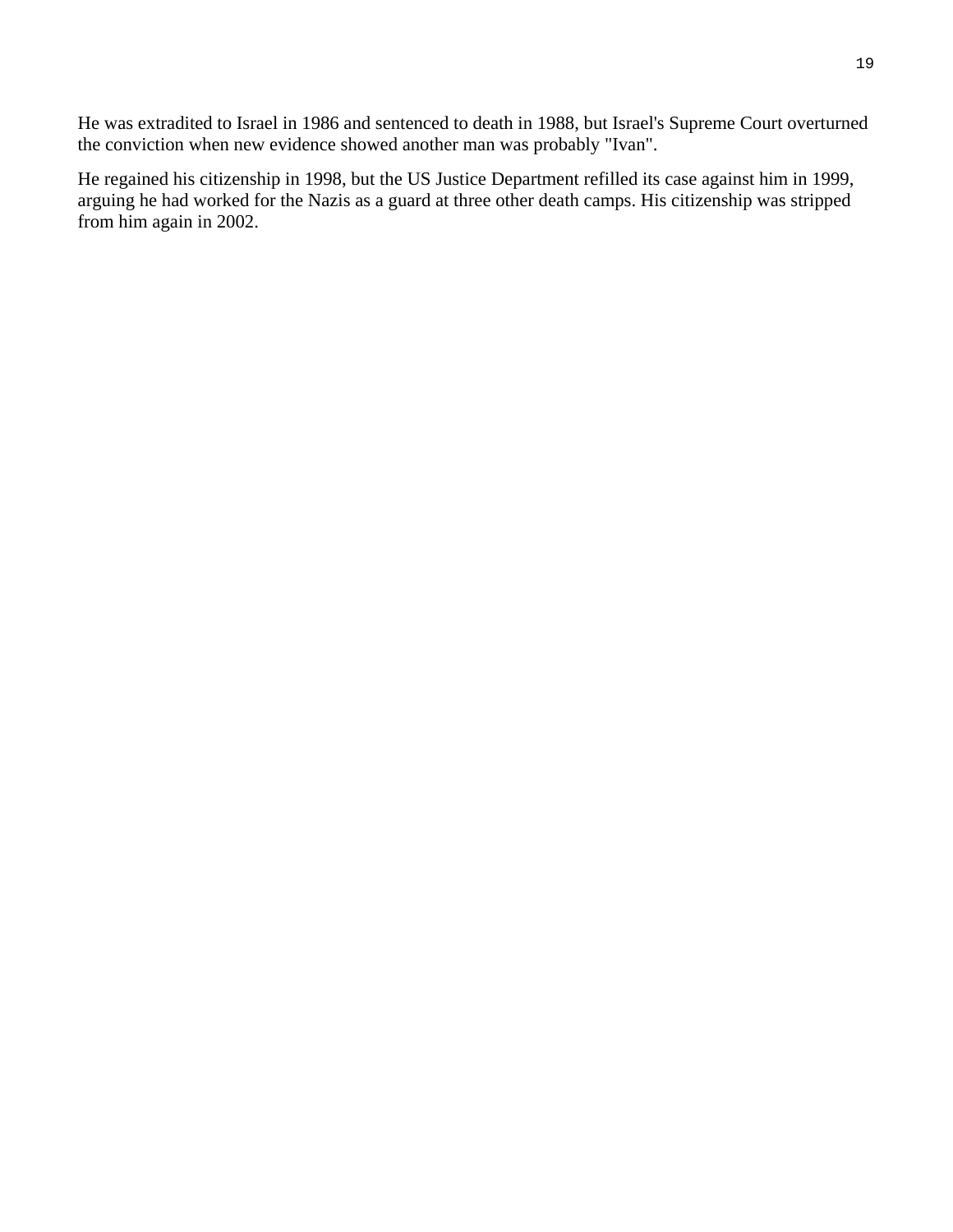# Radio Netherlands Friday, 3 July 2009

### **Rwanda Tribunal finds former investigator guilty of leaking information**



By Thijs Bouwknegt Filed under:

A former Rwandan investigator for the United Nations tribunal set up to deal with the mass killings that engulfed the small African nation in 1994 was found guilty by the same court of leaking protected

information.

Léonidas Nshogoza, who worked for the defence during the trial of Jean de Dieu Kamuhanda, was given a 10-month sentence by International Criminal Tribunal for Rwanda (ICTR), which sits in Arusha, Tanzania.

Charged with contempt of the Tribunal for repeatedly meeting with and disclosing protected information about two witnesses, Mr. Nshogoza was acquitted of three other counts today.

In its judgment, the trial chamber said it took into account aggravating factors, including his repeated meetings with protected witnesses, his legal background and his position as an investigator in the Kamuhanda defense team.

But it also noted that it had considered mitigating factors, including the family situation of Mr. Nshogoza, who has three teen-aged children.

Mr. Kamuhanda is serving a life sentence after being convicted of genocide and extermination by the ICTR, which found that he had supervised the killings in his native Gikomero commune in the Kigali-Rural prefecture.

The ICTR was set up by the Security Council in the wake of the genocide, in which an estimated 800,000 ethnic Tutsis and Hutu moderates were killed, mainly by machete, during a period of less than 100 days starting in early April 1994.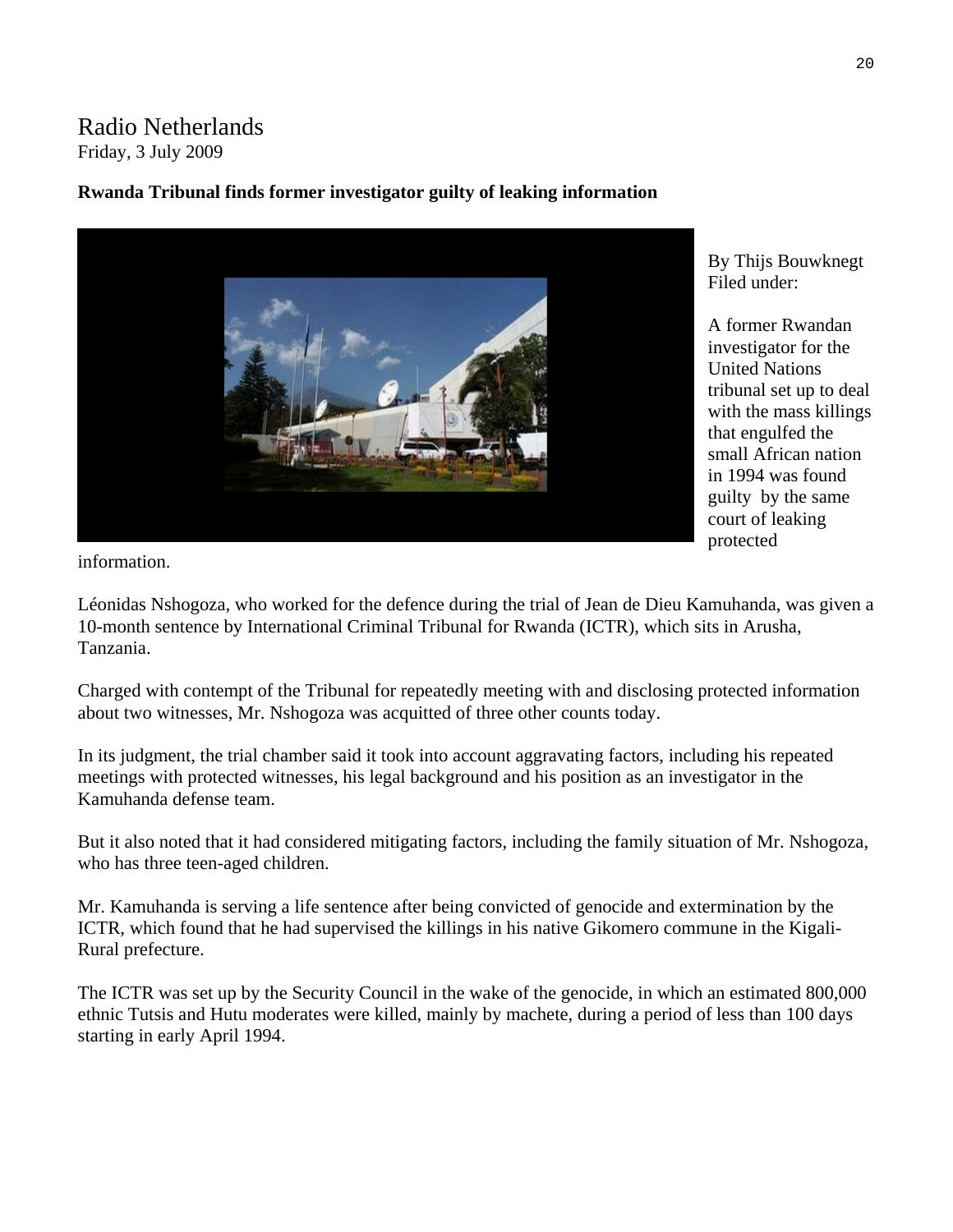# Black Star News Friday, 3 July 2009

#### **The Hidden Story Behind Rwanda's Tragedy**

**By Christopher Black** 



*Former President Clinton--the Rwanda calamity occured under his watch and former U.N. Secretary General Boutros Ghali said the U.S. was "one hundred" percent responsible* 

#### **[Op-Ed: Africa Mass Killings]**

*Editor's Note: The Op-Ed is written by a Canadian attorney who represents a defendant before the International Criminal Tribunal for Rwanda (ICTR) in Arusha, Tanzania, on war crimes charges. The attorney offers a counterview to the one-sided representation of the Rwanda narrative. Readers are encouraged to submit their comments and reactions.*

Rwanda before 1990 was considered the Switzerland of Africa, a model of social development.

The result of the 1959 social revolution that deposed the Tutsi monarchy and aristocracy and freed the majority Hutu population from serfdom and a lifetime of humiliation was the establishment of a collective society in which both Hutus, and Tutsis as well as Twas lived together in relative harmony.

Tutsis were members of the government, its administration, present in large numbers in the education system, the judiciary and controlled most of the large private commercial companies in Rwanda.

The Rwandan army was a multiethnic army composed of both Hutus and Tutsis and it stayed a multiethnic force even when the Rwandan Army was forced by the invaders from Uganda to retreat into the Congo forest in July 1994 because it ran out of ammunition due to the Western embargo on arms and supplies.

Rwanda descended into chaos in 1990 when the self-described Rwanda Patriotic Front (RPF) forces launched a surprise attack on October 1, 1990 from Uganda. In fact, every one of the men and officers of that invasion force were members of the Ugandan national Army.

It was an invasion by Uganda disguised as an independent force of "liberation". Liberation from what, has never been stated.

Initially the justification put out by the RPF was that of attaining the return of Tutsi "refugees" from Uganda to Rwanda. However, that problem had been resolved by an agreement between the RPF, Uganda, Rwanda, the United Nations High Commission for Refugees (UNHCR) and the OAU a few weeks earlier. The Rwandan government had agreed to the return of all those Tutsis in Uganda who wanted to return to Rwanda.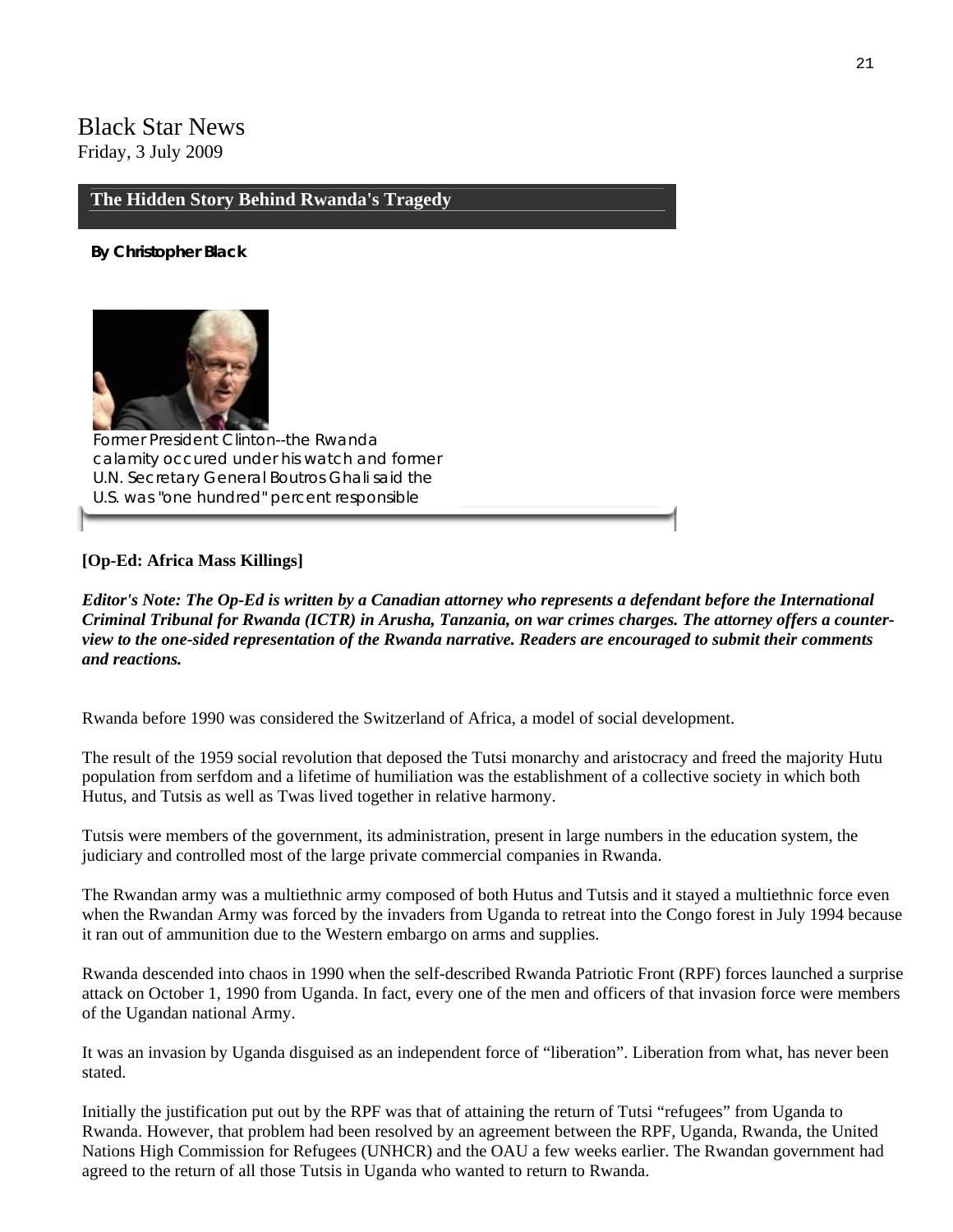That accord required that Tutsi representatives of the refugees travel to Kigali for a meeting to determine the mechanics of that population movement, and how to accommodate all those people in a small country. They were expected at the end of September 1990. They never arrived.

Instead of civilians returning in peace, Rwanda was viciously attacked on October 1, 1990 by a force that unleashed unbridled savagery. During that invasion the RPF forces of the Ugandan Army slaughtered everyone in their path, Hutu or Tutsi. Tens of thousands of innocent civilians, the majority Hutu, were butchered. These crimes have never been accounted for.

The RPF's favorite method was the bayonet or knife with which they disembowelled men and women or to tied their hands behind their backs and smashed their skulls with hoes, the farm tool iconic of the Hutu peasantry.

After several weeks of intense fighting, the RPF forces were destroyed by the small Rwandan Army and the remnants fled, on US instructions, back into Uganda to regroup and reorganize.

The RPF still never justified this aggression and the needless slaughter of civilians in a peaceful country. Individual Tutsis had always been allowed to return to Rwanda from the early 1960s and several times the Rwandan government invited them all to return. However the Tutsi aristocracy, jealous of its lost power and which viewed the Hutus as nothing but subhuman, refused to return unless their absolute power was restored. This the people of Rwanda, even the Tutsis who remained in the country, refused.

In the 1960s and early 1970s various Tutsi groups in Uganda and elsewhere had organized terrorist raids into Rwanda in which they murdered without pity anyone they caught. These raids were repelled by Rwanda's tiny armed forces. The years that followed were a period of development and peace for Rwandans. Even though one of the smallest and poorest countries in the world it had the best road system, healthcare, and education systems in Africa. Until the late 1980s it prospered and received help from both the socialist countries of the USSR, North Korea and China and West Germany, France and Israel and others.

Some Tutsis in Uganda became involved in the civil wars there between the socialist Milton Obote and the US- and UK puppet Yoweri K. Museveni who was supported by the West to get rid of socialism in Uganda. By 1990 Tutsis composed a large section of the Ugandan Army and all the senior officers of the RPF were high officers in the Ugandan Army, the National Resistance Army. Paul Kagame himself was one of the highest-ranking officers in the intelligence services of the Ugandan army and was notorious for enjoying torturing prisoners.

Rwanda until 1990 was a one party socialist state. The ruling party the National Movement For revolutionary Development (MRND) was not considered a party as such but rather a social movement in which everyone in society took part through local elections and the mechanism of consensus much like the system in Cuba.

The fall of the Soviet Union led to pressure from the West, notably the United States and France to dismantle the one party state system and permit multiparty democracy.

The President, Juvenal Habyarimana, instead of resisting, agreed to a change in the constitution and in 1991 Rwanda became a multiparty democracy. The fact the Rwandan government did this in the middle of a war is more than remarkable. It was also an offer of peace. The RPF, since its abject failure in 1990, had changed its strategy from a frontal assault to the tactics of terrorism.

The RPF likes to refer to this phase as the guerrilla. However, it was not the guerrilla of a liberation struggle like the FLMN in Vietnam or the FARC in Colombia. It was instead a mirror image of the Contras campaign of terrorism conducted against the Sandinistas in Nicaragua. Its purpose was not to make revolution. Its purpose was to overthrow the 1959 revolution. And, like the contras, the RPF was supported by the United States.

This was clear from the beginning of the war.

When the RPF launched their attack, President Juvenal Habyarimana was in Washington, lured out of the way, by the State Department. The evidence that the US was aware of and supported the October surprise attack was the US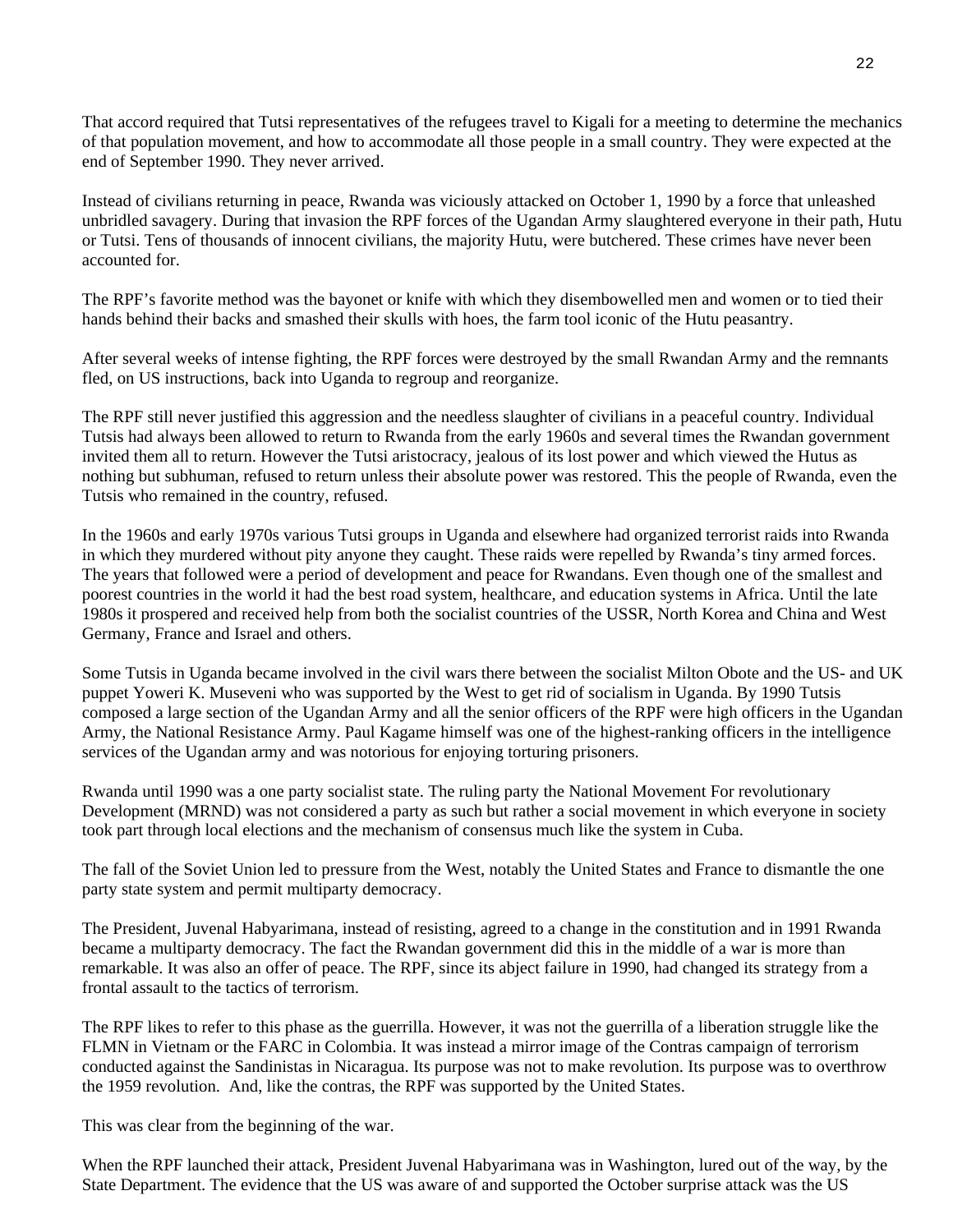Administration's offer to Habyarimana of asylum in the United States if he surrendered power to the RPF.

Habyarimana refused and immediately flew back home. There was no condemnation of the Ugandan-RPF aggression by the United States, a matter which France raised at the United Nations, or any of its allies despite the big noise they made at the same time about the advance of Iraqi forces into Kuwait. Further, the Rwanda ambassador to the UN, then on the Security Council, filed a protest in the Security Council but the US had it taken off the agenda.

In fact the US and its allies supported the aggression against Rwanda from the beginning and US Special Forces operated with the RPF from the beginning. Recently, while former president Bill Clinton was in Toronto, he denied any involvement in Rwanda--this is one of the big lies of the century. Clinton and George W. Bush are up to their necks in the blood of the Rwandan and Congolese people.

With the arrival of multiparty democracy in 1991, the RPF took full advantage and created several front parties to take away support from the popular MRND. These parties though claiming to represent different political views in fact were, in the main front parties for the RPF.

The press was expanded and many of the new papers were financed by and acted as mouthpieces for the RPF. At the same time as these parties sprang up, criticizing the government, the RPF continued its terror campaign: planting mines on roads that killed Hutu and Tutsi alike; assassinating politicians and officials; and, blaming it, with the help of various NGOs funded by western intelligence agencies, on the government.

In 1992 a coalition government was formed with the RPF or its front parties seizing control of key ministries and appointing the prime minister. Through these agents they also controlled the civilian intelligence services that they then began to dismantle. The RPF engaged in a "talk and fight" strategy. Always agreeing to a ceasefire, pressing for more power, then launching new attacks on civilians. The most egregious was their breaking of the ceasefire and their major offensive in February 1993 in which they seized the major town of Ruhengeri in the process murdering 40,000 civilians most of them Hutu.

The Rwandan Army, even though hamstrung by the civilian ministries that were controlled by the RPF, managed to drive the RPF back. Finally in August 1993 the Arusha Accords were signed under pressure from the United States and its allies in which the RPF obtained major concessions in return to the formation of a broad-based transition government to be followed by general elections.

However, they knew they could not win such elections as the RPF was not only unpopular with the majority Hutu population it did not even enjoy the support of many internal Tutsis whose lives and businesses had been destroyed by the war they did not see a need for.

Instead of preparing for elections the RPF prepared for their final offensive. As far back as December 1993, UN reports document the massive build-up of men and weapons coming in from Uganda. The UN force that was deployed supposedly to ensure a peaceful transition; in fact, it was a cover for the US and its allies to assist in this build up.

General Roméo Dallaire, the Canadian general in charge of the UN force hid this build up from the Rwandan army and the President. The build-up was accompanied by death threats against the president.

According to an account of Habyarimana's last conversation with president Mobutu Sese Seko of what was then Zaire, just two days before he was murdered, Assistant U.S. Secretary of State for African Affairs Herman Cohen had, in October 1993, told Habyarimana, that unless he ceded all power to the RPF they were going to kill him and drag his body through the streets.

These threats were punctuated by the murder of the first Hutu president of neighboring Burundi, Melchior Ndadaye, by Tutsi officers in October 1993 in which Kagame and the RPF also had a hand; the officers who committed the murder, including Lieutenant Paul Kamana, later fled to Uganda. Ndadaye was in office a mere four months, having won the country's first free elections. In the aftermath of that murder 250,000 Hutus were massacred by the Tutsi army of Burundi and hundreds of thousands of Hutus fled to Rwanda.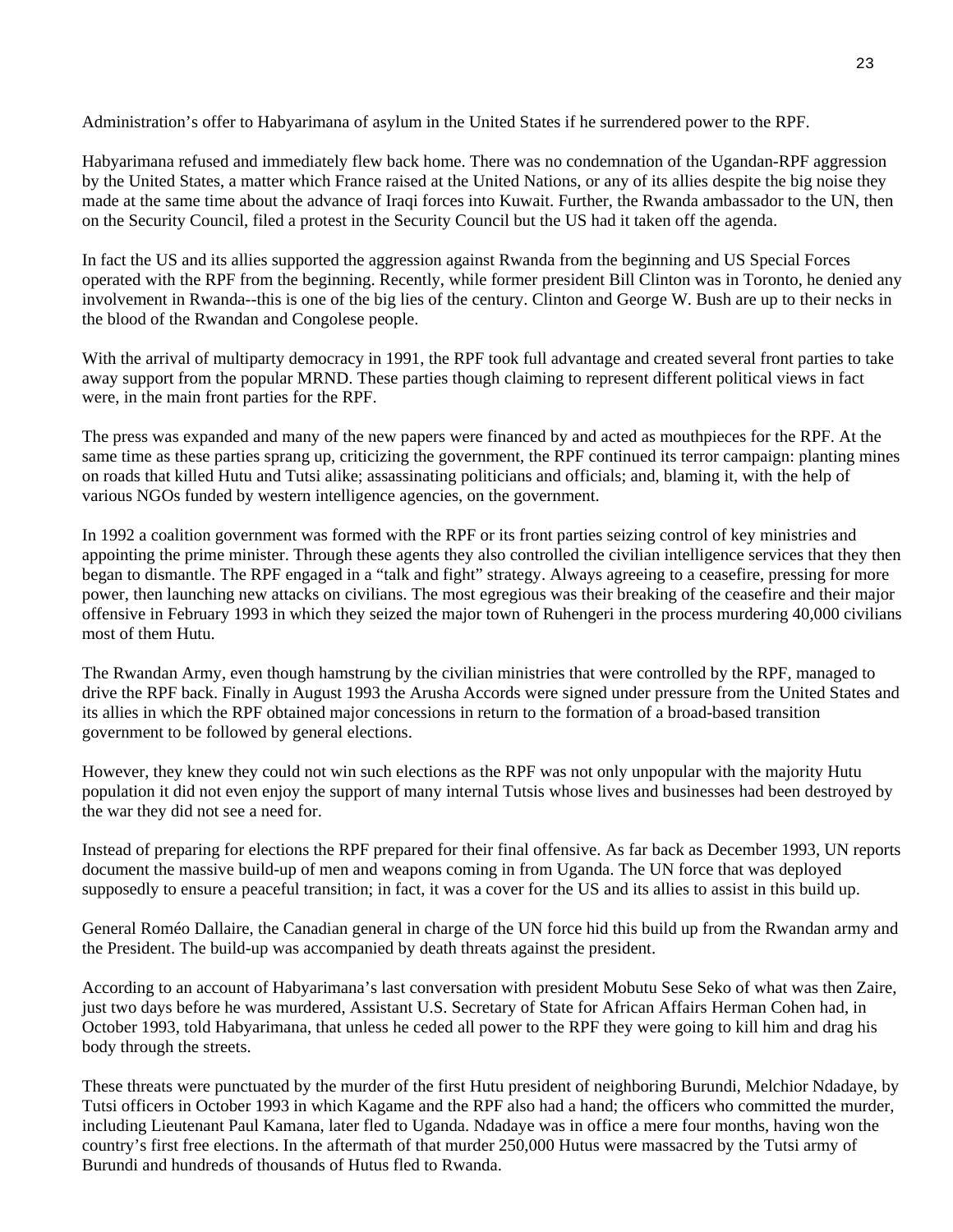The result of the 1993 offensive was that one million Hutus fled the terror of the RPF in northern Rwanda towards the capital, Kigali, so that by April 1994 over a million refugees were encamped close to the capital and hundreds thousands more in camps in the south all fleeing RPF terror.

The RPF did all it could in 1994 to paralyse the functioning of the government, to exacerbate racial tensions, and prepare for war.

Then on April 6, 1994 they launched their final surprise attack by shooting down the presidential plane returning from a meeting in Tanzania that Uganda's Museveni had arranged. In fact it is known that Museveni's half-brother general Salim Saleh was at the final meeting at which the date for the shoot down was agreed.

The missile attack killed Habyarimana, as well as Burundi's new Hutu president Cyprien Ntayamire, and Rwanda's military chief of staff, and others on board. This was the first massacre of 1994 and it was a massacre of Hutus by the RPF.

The RPF then immediately launched attacks across Kigali and the north of the country. In the sector of Kigali known as Remera they killed everyone on the night of the 6th and the 7th, wiped out the Gendarme camp there, wiped out the military police camp at Kami and launched a major attack against Camp Kanombe, Camp Kigali and the main gendarme camp at Kacyriu.

The Rwandan government and army called for a ceasefire the same night and next day. The RPF rejected the call. The Rwandan government asked for more UN help to control the situation. Instead, the US arranged that the main UN force be pulled out while flying in men and supplies to the RPF using C130 Hercules aircraft.

The Rwandan Army, short of ammunition and unable to contain the RPF advances even offered an unconditional surrender on April 12th. The RPF rejected even this offer and instead shelled the Nyacyonga refugee camp where the one million Hutu refugees were located provoking their flight into the capital.

The effect of one million people flooding into a small city that itself was under bombardment cannot be described. The RPF used this flood of people to infiltrate its men behind army lines. This created panic among the Hutu population that began killing anyone they did not recognize. It was clear that the RPF was not interested in saving lives, even Tutsis, but in seizing total power and did not want to negotiate at all.

The late Dr. Alison Des Forges, the American who was considered a noted scholar on Rwanda, in her testimony in the Military II trial at the International Criminal Tribunal for Rwanda (ICTR) in 2006 testified that the RPF claim that they attacked to stop a "genocide" was a myth; just propaganda to justify their attempt to seize power by force of arms.

She also testified that the Rwandan government did not plan and execute genocide. This accords with the testimony of General Dallaire who also confirmed an earlier statement that there was no planned genocide by the government as did the deputy head of Belgian Army intelligence, Col. Vincent, who also testified at the ICTR that the idea of a genocide was a fantasy.

The fighting in Kigali was intense. UN officers –confirming what has been said by Rwandan and RPF officers who have testified— state that the RPF was launching hundreds of Katyusha rockets every hour round the clock while the Rwandan Army ran out of hand grenades in the first few days and was reduced to fighting the RPF with hand made explosives.

The vaunted RPF could not take Kigali. The siege of Kigali lasted three months and only ended when the Rwandan Army literally ran out of ammunition and ordered a general retreat into the Congo forest.

RPF officers have stated that the RPF killed up to two million Hutus in those 12 weeks in a deliberate campaign to eliminate the Hutu population. The Akagera River, the length of which was under RPF control throughout, ran red with the blood of the Hutus massacred on its banks.

The RPF claimed these were Tutsis but there were no Tutsis in that area and only the RPF had access to that area.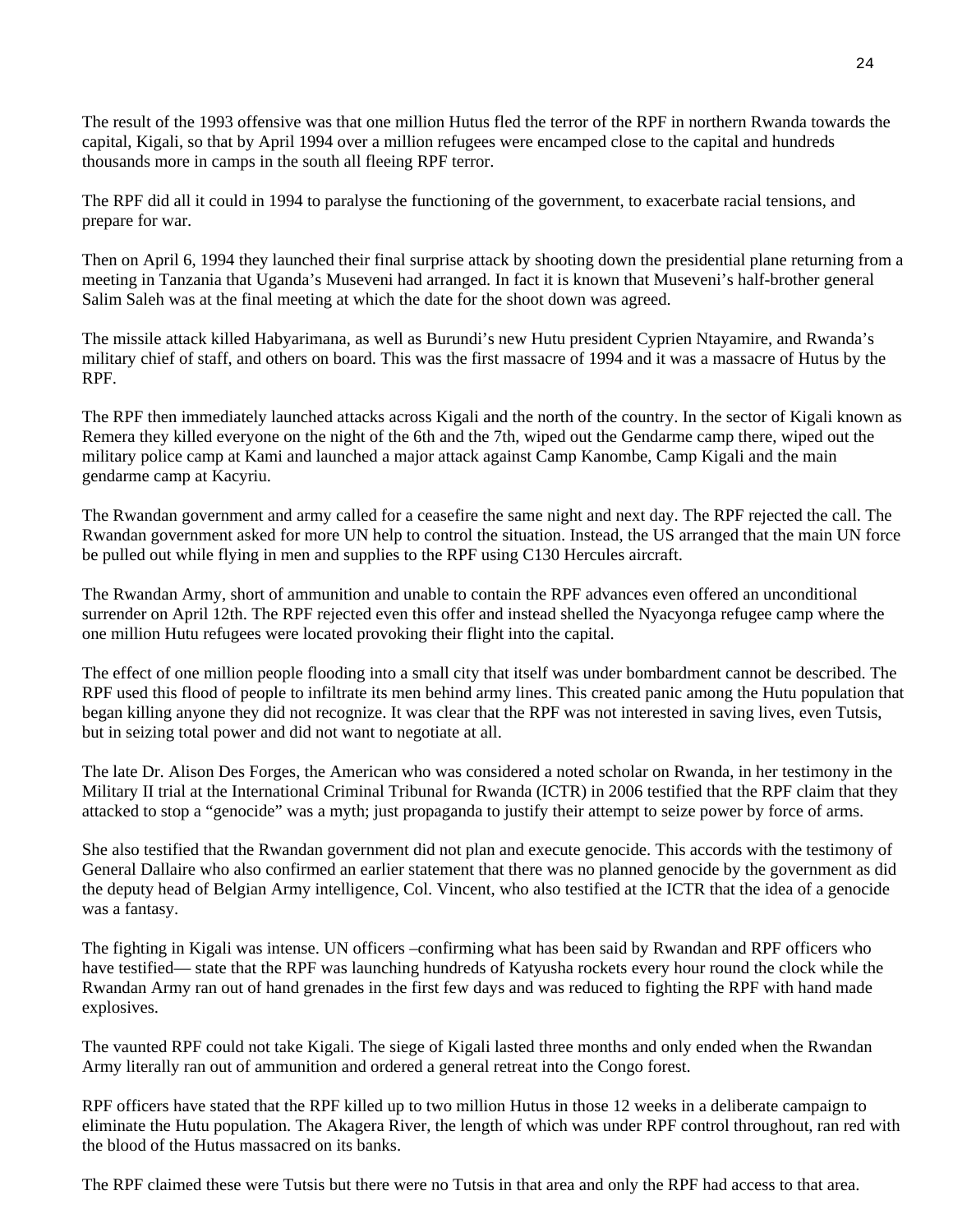Robert Gersony, of USAID in a report to the UNHCR in October 1994, filed as an exhibit at the ICTR, stated that the RFP carried out a systematic and planned massacre of the Hutu population. Please see [http://en.wikipedia.org/wiki/Robert\\_Gersony](http://en.wikipedia.org/wiki/Robert_Gersony)

As the Rwandan Army, including Tutsi officers within that army and men retreated into the Congo forest, the Hutu population, in fear for their lives fled with them in their millions. In local villages, Hutu neighbours attacked Tutsis in revenge for the murder of Hutus or fearing death at their hands. Tutsis also attacked Hutus. It was total war just as the RPF wished. The RPF later pursued the Hutus through the Congo forest between 1996 to 1998 and killed hundreds of thousands and possibly millions. They were shelled, machine gunned, raped, cut to pieces with knives. Accounts of that trek are difficult to bear.

The RPF was assisted in its offensive by the United States. The UN Rwanda Emergency office in Nairobi was in fact manned by US Army officers and acted as the operational headquarters of the RPF and gave them intelligence on Rwandan Army movements and actions and directions.

Prudence Bushnell the U.S. Deputy Assistant Secretary of State for African Affairs telephoned the Rwandan Army chief of staff in May 1994 and told him that unless he surrendered he must know that he was fighting the United States of America and would be defeated. US Special Forces fought with the RPF. There is also evidence that Belgian forces of the UN were involved as an intercepted radio message from Kagame to his forces in the field refers to the help they had received from the Belgians.

There is also evidence that Canadian forces were also involved and Atoine Nyetera a Tutsi prince, who was in Kigali in that period testified for the defense in the Military II trial and stated that not only were there no massacres committed against Tutsis by the Rwandan Army but that it was the RPF that began the massacres after they took Kigali and began killing Hutus.

Nyetera testified that despite the claim by the RPF of being a Tutsi liberation group, when he saw their long columns enter the capital he saw that most of them were Sudanese, Eritreans, Ethiopians, Tanzanians and others speaking Swahili or Sudanese languages, in other words, mercenaries.

Several RPF officers have testified at the ICTR and stated that they fled the Kagame regime as they had been promised that they fought for liberation of the Tutsis. However, when they wanted to take over the streets of Kigali to stop reprisals against Tutsis by Hutu civilians the junior officers were forbidden to do so, putting the lie to Kagame's claim that he attacked to save Tutsis.

These officers testified that Kagame wanted deaths to justify his war. The RPF could have controlled large parts of Kigali as they had at least 15,000 men in or near the capital opposed to 5,000 Rwandan Army forces. Instead Kagame used his men to ethnically cleanse the rest of the country of the Hutu population.

The Rwanda War was a total war. All means were used to destroy that country and the Hutu people. The ultimate objective, the resources of the Congo. The US agreed to support the RPF in return for the RPF acting as a US proxy force to invade the Congo and seize its resources.

The US now has several military bases in Rwanda and the country is nothing more than a US and UK colony run by thugs who keep control of the majority of the people by intimidation, murder and disinformation.

None of this could have happened if those in the UN such as Kofi Anan, then in charge of the Department of peacekeeping operations, had done his job. None of this could have happened without the connivance of the NATO countries and Uganda, from where the invasion was launched.

Ultimately, the prime responsibility rests with the United States of America and in particular the regimes of Bill Clinton and George W. Bush and now President Barack Obama. As Boutros Boutros-Ghali, then UN Secretary General, stated to Canadian historian Robin Philpot in 2004: "The United States is one hundred percent responsible for what happened in Rwanda<sup>"</sup>